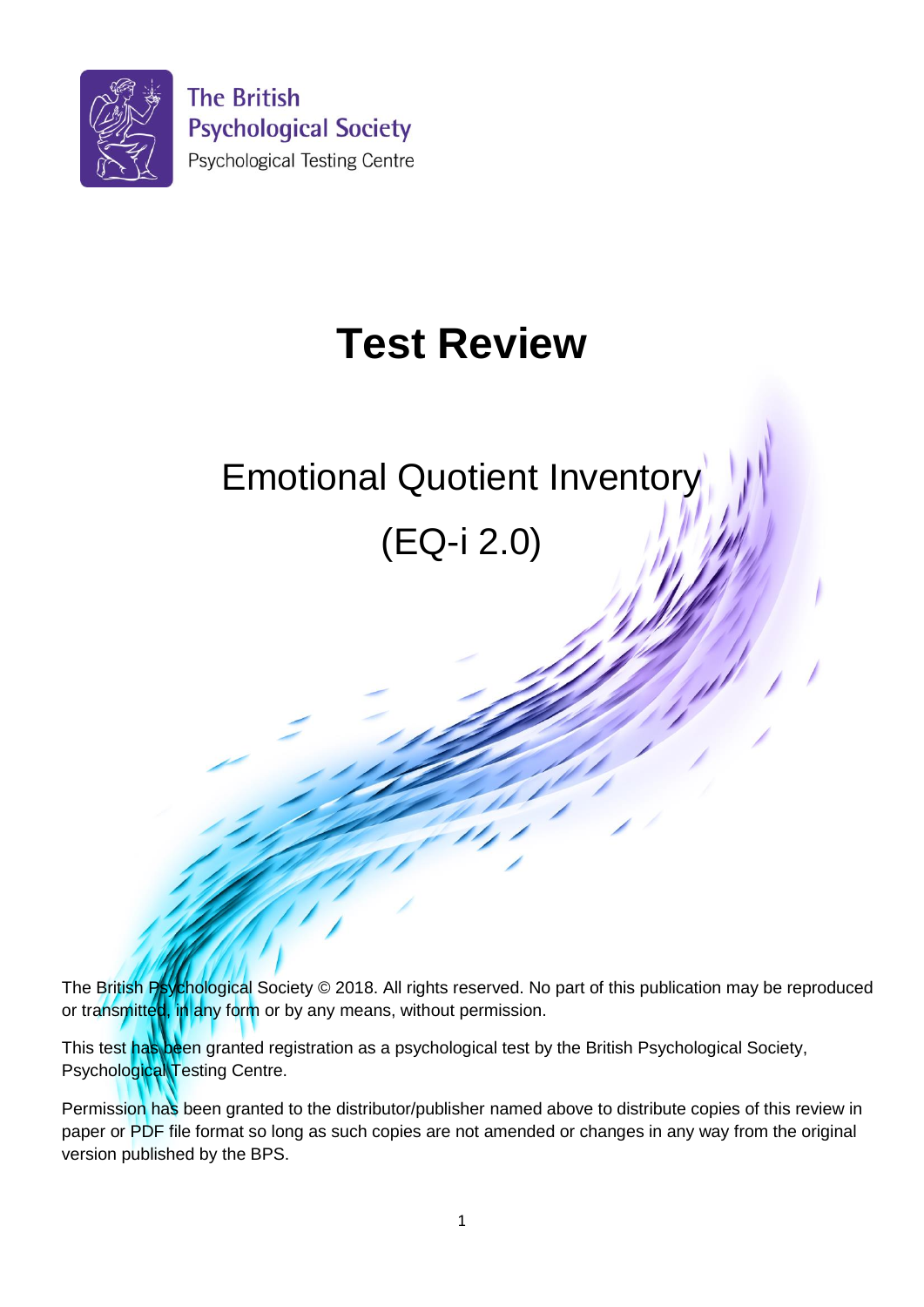#### Test Review of Emotional Quotient Inventory 2.0

**Reviewers:** Rachel Frost & Anna Naumenko **Consultant Editor:** Roy Childs **Senior Editor:** Ian Newcombe

## **GENERAL INFORMATION AND DESCRIPTION OF THE INSTRUMENT**

**Test Name:** Emotional Quotient Inventory 2.0 **Date of current review:** August 2018 **Date of previous review:** April 2006 **Original test name:** BarOn Emotional Quotient Inventory **Authors of the original test:** Dr Reuven Bar-On **Authors of the local adaptation: Not given Local test distributor/publisher:** Several distributors in UK **Publisher of the original version of the test:** MHS **Date of publication of current revision/edition:** October 2011 **Date of publication of adaptation for local use:** October 2011 **Date of publication of original test:** 1997 **ISBN:** 9781854336439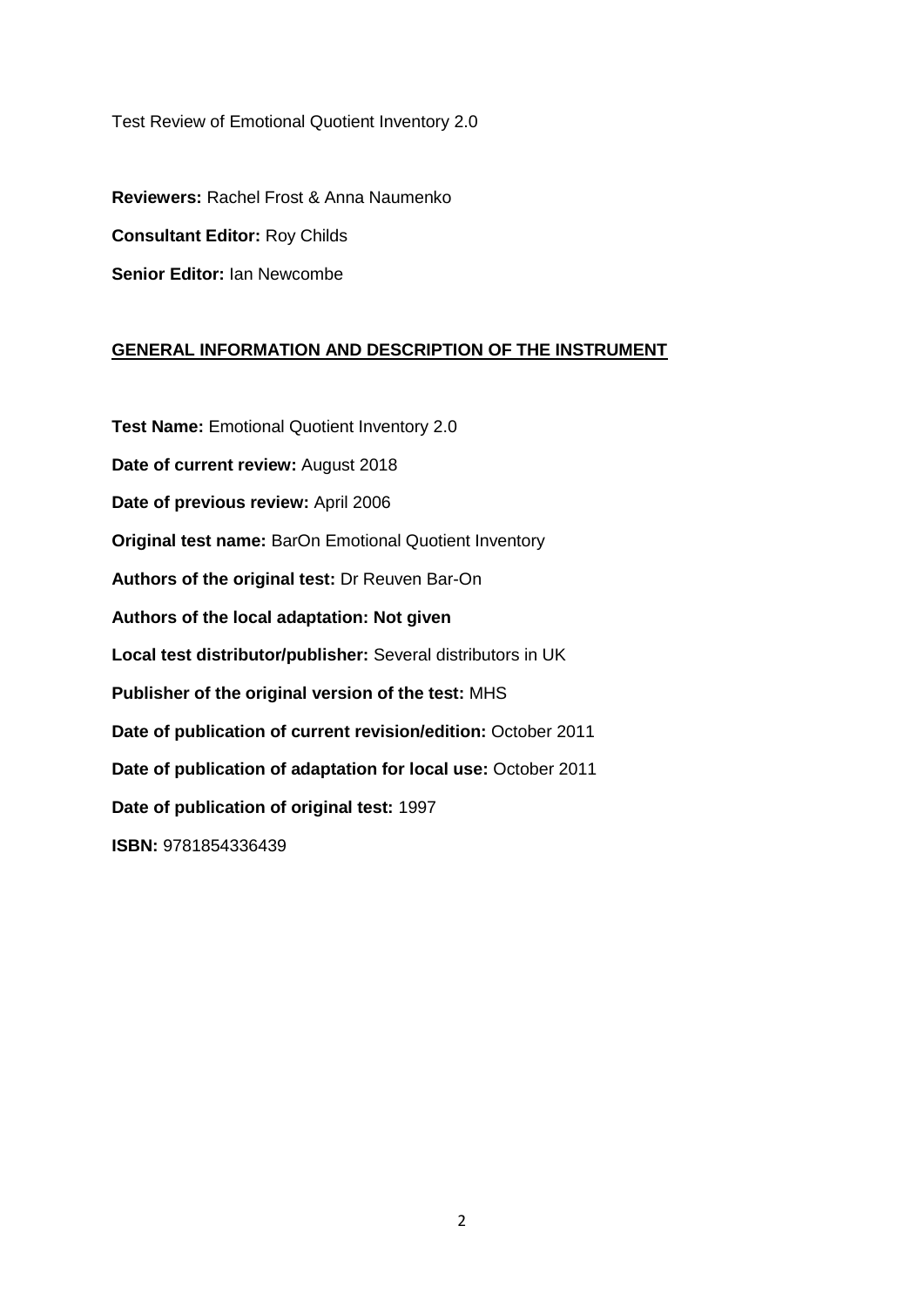## **General description of the instrument**

The EQ-i 2.0 measures a set of emotional and social skills that influence the way we:

- perceive and express ourselves,
- develop and maintain social relationships,
- cope with challenges, and
- use emotional information in an effective and meaningful way.

The EQ-i 2.0 model of Emotional Intelligence is comprised of fifteen factors across five categories of functioning, and is based on a model developed by Dr Reuven Bar-On during his dissertation work, his review of the literature on emotional functioning, and from his own clinical practice. The latest version EQ-i 2.0 has been subject to considerable revision based on subsequent research and feedback. The fifteen scales measured by EQ-i 2.0 are called Self-Regard, Emotional Self-Awareness, Assertiveness, Independence, Empathy, Social Responsibility, Interpersonal Relationship, Stress Tolerance, Impulse Control, Reality Testing, Flexibility, Problem Solving, Self-Actualization, Optimism and Happiness. The instrument is computer administered via an on-line portal although a paper version can be used and the responses input to score and generate reports.

There are three reports as follows:

1. The Leadership Report (with two variations, one designed for the 'client' and the other designed for the 'coach'). This structures the feedback around four key leadership dimensions – Authenticity, Coaching, Insight and Innovation.

2. The Workplace Report (also with two variations, one designed for the 'client' and the other designed for the 'coach'). This structures the feedback around the five main factors each comprising of three underlying scales.

3. The Group Report which brings together results from a number of different people and intended for use when working with teams or groups.

The instrument is designed to be suitable for any participant over eighteen years of age and to be used in occupational, educational and psycho-clinical settings. The instrument is expected to take between 20 and 30 minutes to complete. Training in the use of the instrument is required before it can be purchased and accessed. This training is provided by licensed distributors across the world.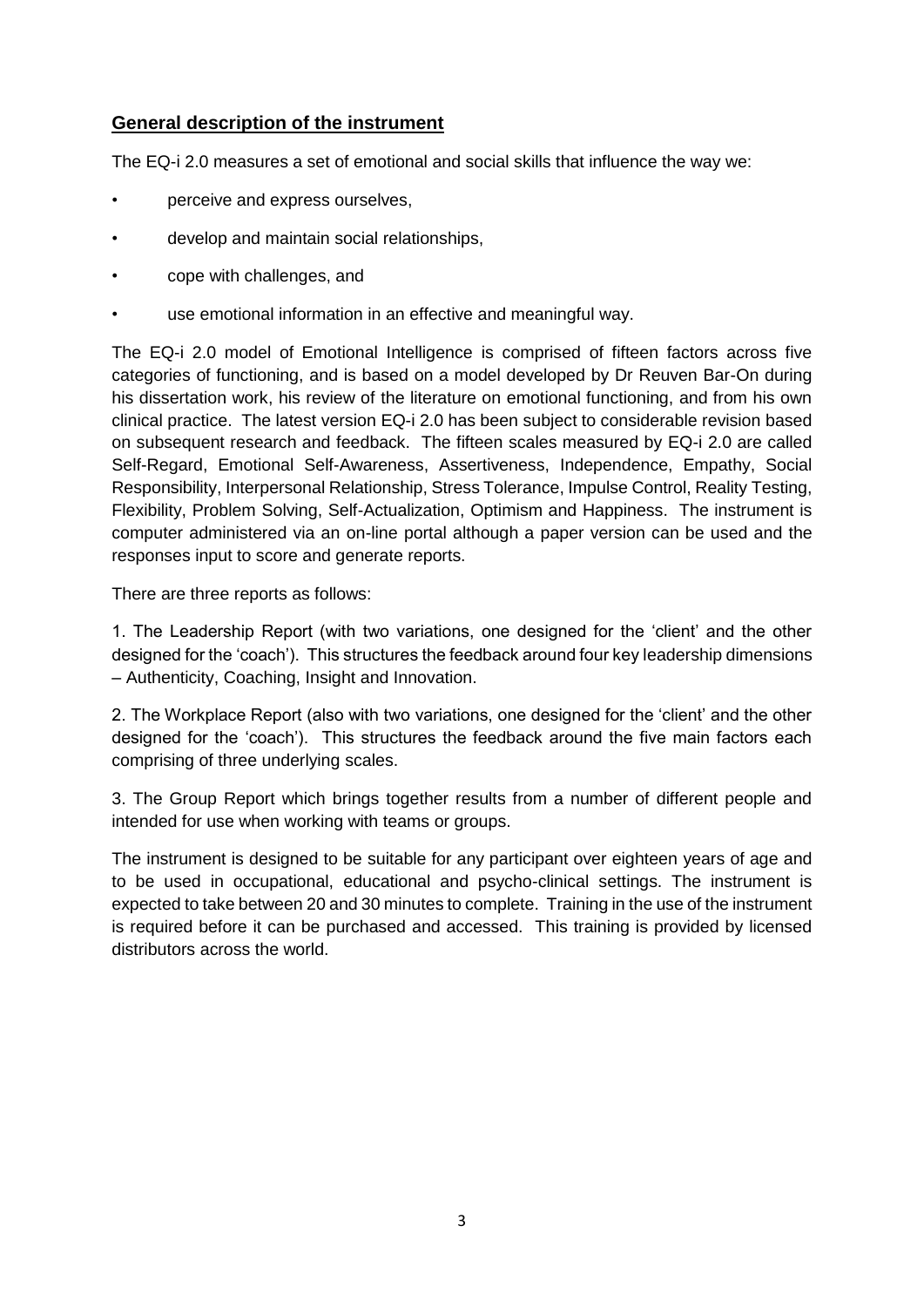## **Classification**

## **Content domains:**

Other: Emotional and social skills

Emotional intelligence - defined as a set of emotional and social skills that influence the way people perceive and express themselves, develop and maintain social relationships, cope with challenges and use emotional information in an effective and meaningful way.

## **Intended or main area(s) of use:**

Advice, guidance and career choice

General health, life and well-being

Work and Occupational

## **Description of the populations for which the test is intended**

Anyone 18 years or older

The EQ-i 2.0 is appropriate for individuals who are 18 years of age and older. It is advised that people with a third to fourth-grade reading level (9-10 years old) can comprehend the EQ-i 2.0 the inventory should not be administered to youths under the age of 18 without thorough consideration of maturity level. It is also not recommended for individuals who are unwilling to answer honestly or who are disoriented or severely impaired.

## **Number of scales and brief description of the variables) measured by the instrument**

15 subscales - Self-Regard, Self-Actualization, Emotional Self-Awareness, Assertiveness, Independence, Empathy, Social Responsibility, Interpersonal Relationship, Stress Tolerance, Impulse Control, Reality Testing, Flexibility, Problem Solving, Self-Actualization, Optimism and Happiness.

The EQ-i 2.0 has 16 scales organised into 5 composites reflecting the different aspects of trait-based emotional intelligence. These are:

## **Self-Perception Composite:**

- Self-Regard subscale: respecting oneself, confidence
- Self-Actualization subscale: pursuit of meaning; self-improvement
- Emotional Self-Awareness subscale: understanding own emotions

## **Self-Expression Composite:**

- Emotional Expression subscale: constructive expression of emotions
- Assertiveness subscale: communicating feelings, beliefs; non-offensive
- Independence subscale: self-directed; free from emotional dependency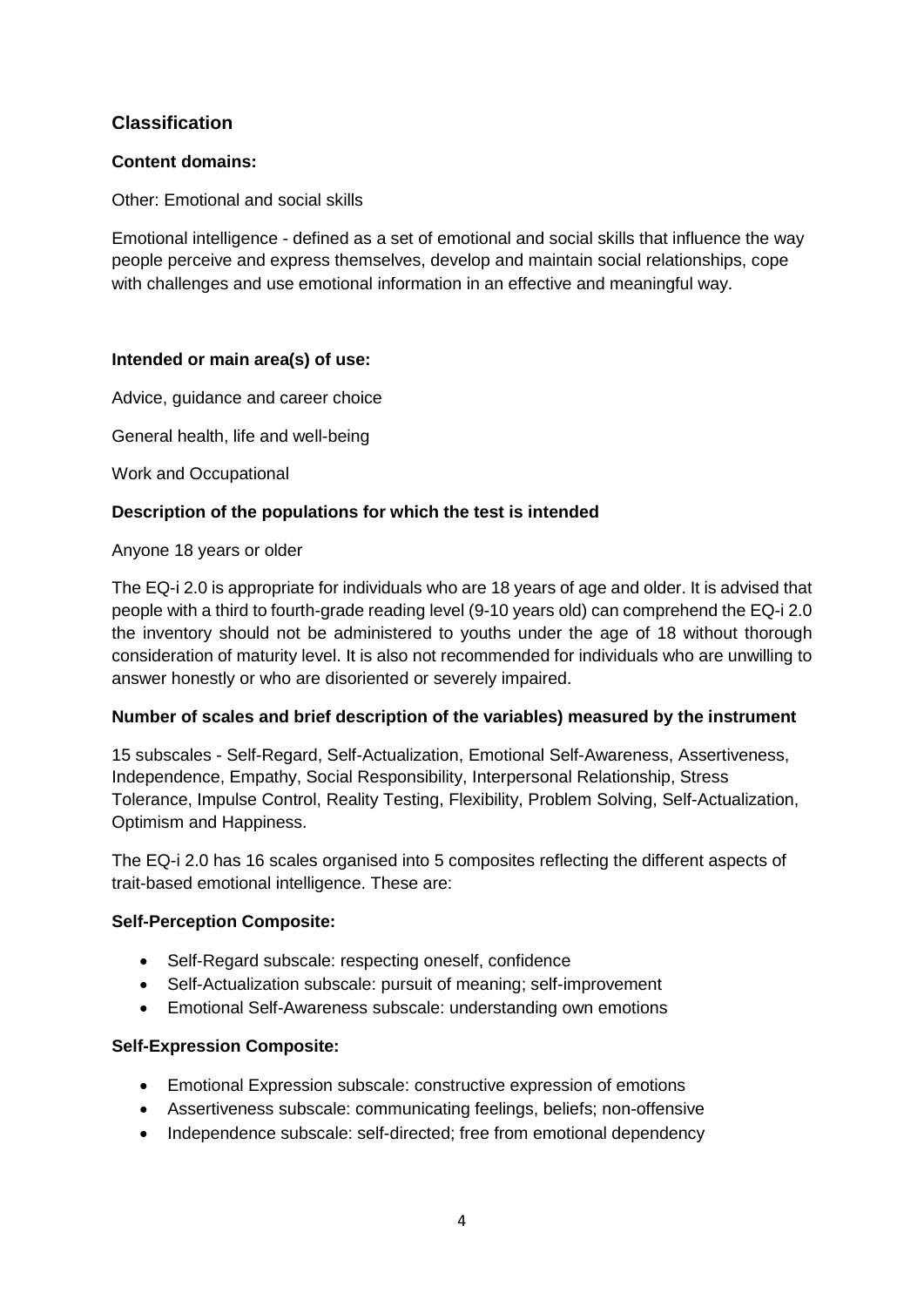### **Interpersonal Composite:**

- Interpersonal Relationships subscale: mutually satisfying relationships
- Empathy subscale: understanding, appreciating how others feel
- Social Responsibility subscale: social consciousness; helpfulness

## **Decision Making Composite:**

- Problem Solving subscale: find solutions when emotions are involved
- Reality Testing subscale: objective; see things as they really are
- Impulse Control subscale: resist or delay impulse to act

## **Stress Management Composite:**

- Flexibility subscale: adapting emotions, thoughts and behaviours
- Stress Tolerance subscale: coping with stressful or difficult situations
- Optimism subscale: positive attitude and outlook on life.

There is also a Well-Being Indicator (Happiness)

There are also four validity scales, which are used to check the accuracy or seriousness of the responses given: omission rate, inconsistency index, positive impression management, and negative impression management.

#### **Response mode**

Paper & pencil

Computerised

## **Demands on the test taker:**

#### **Manual capabilities**

Irrelevant/not necessary

#### **Handedness**

Irrelevant / not necessary

#### **Vision**

information missing

#### **Hearing**

Irrelevant / not necessary

## **Command of test language**

necessary information given

## **Reading**

Minimum requirement of 3rd or 4th grade reading (p.11 of the manual)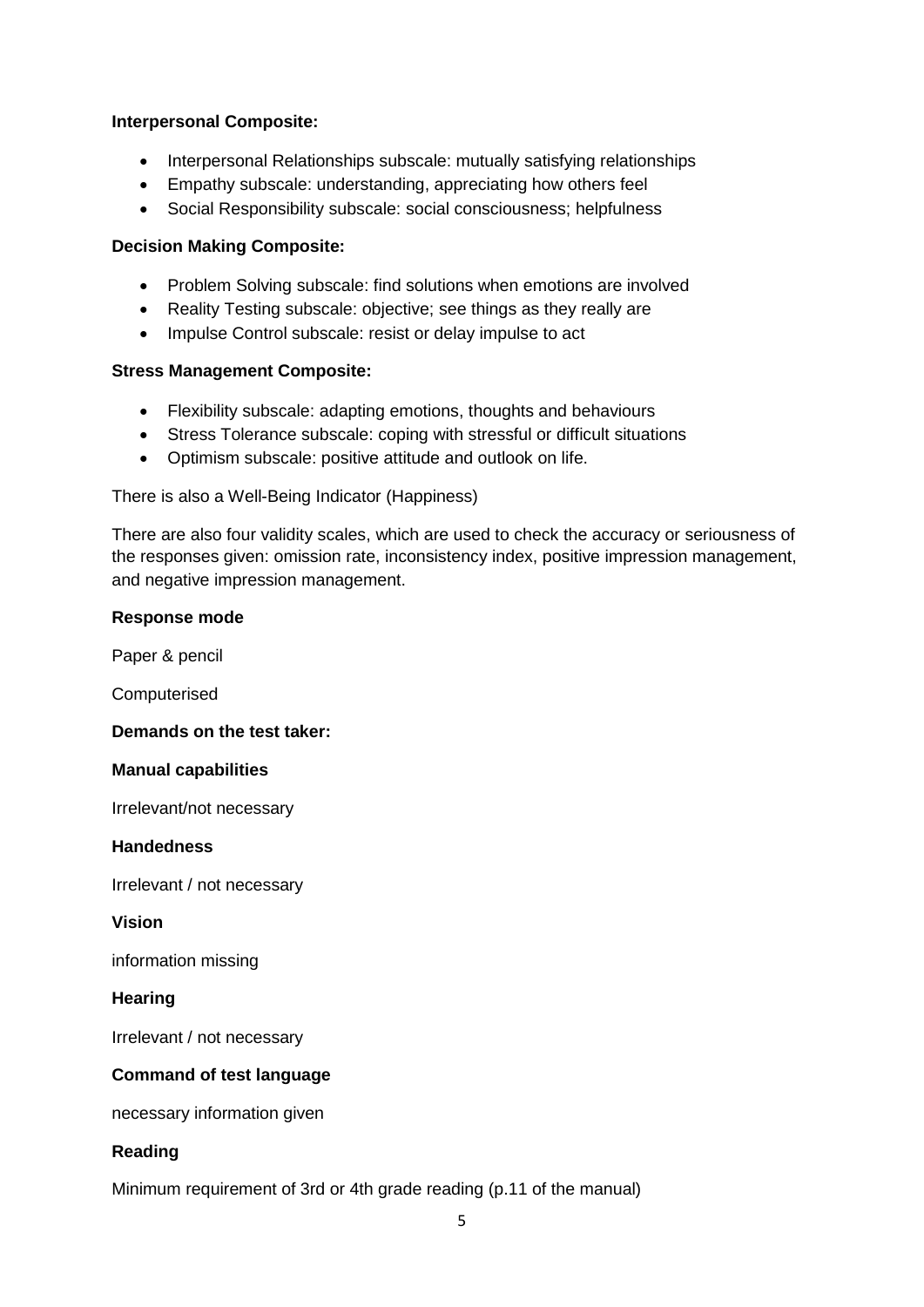## **Writing**

## Irrelevant / not necessary

## **Items format**

Likert scale ratings

- Number of alternatives: 5
- response alternatives (Never/Rarely, Occasionally, Sometimes, Often, Always/Almost Always)

## **Ipsativity**:

No, multiple choice mixed scale alternatives NOT resulting in ipsative scores

## **Total number of test items and number of items per scale or subtest**

The questionnaire has 133 items distributed as follows:

- Self-Regard subscale: 8 items
- Self-Actualization subscale: 9 items
- Emotional Self-Awareness subscale: 7 items
- **Emotional Expression subscale: 8 items**
- Assertiveness subscale: 7 items
- Independence subscale: 8 items
- Interpersonal Relationships subscale: 8 items
- Empathy subscale: 9 items
- Social Responsibility subscale: 6 items
- Problem Solving subscale: 8 items
- Reality Testing subscale: 8 items
- Impulse Control subscale: 8 items
- Flexibility subscale: 8 items
- Stress Tolerance subscale: 8 items
- Optimism subscale: 8 items
- Happiness scale: 8 items
- Impression Management scale: 6 items
- Honesty Item: 1 item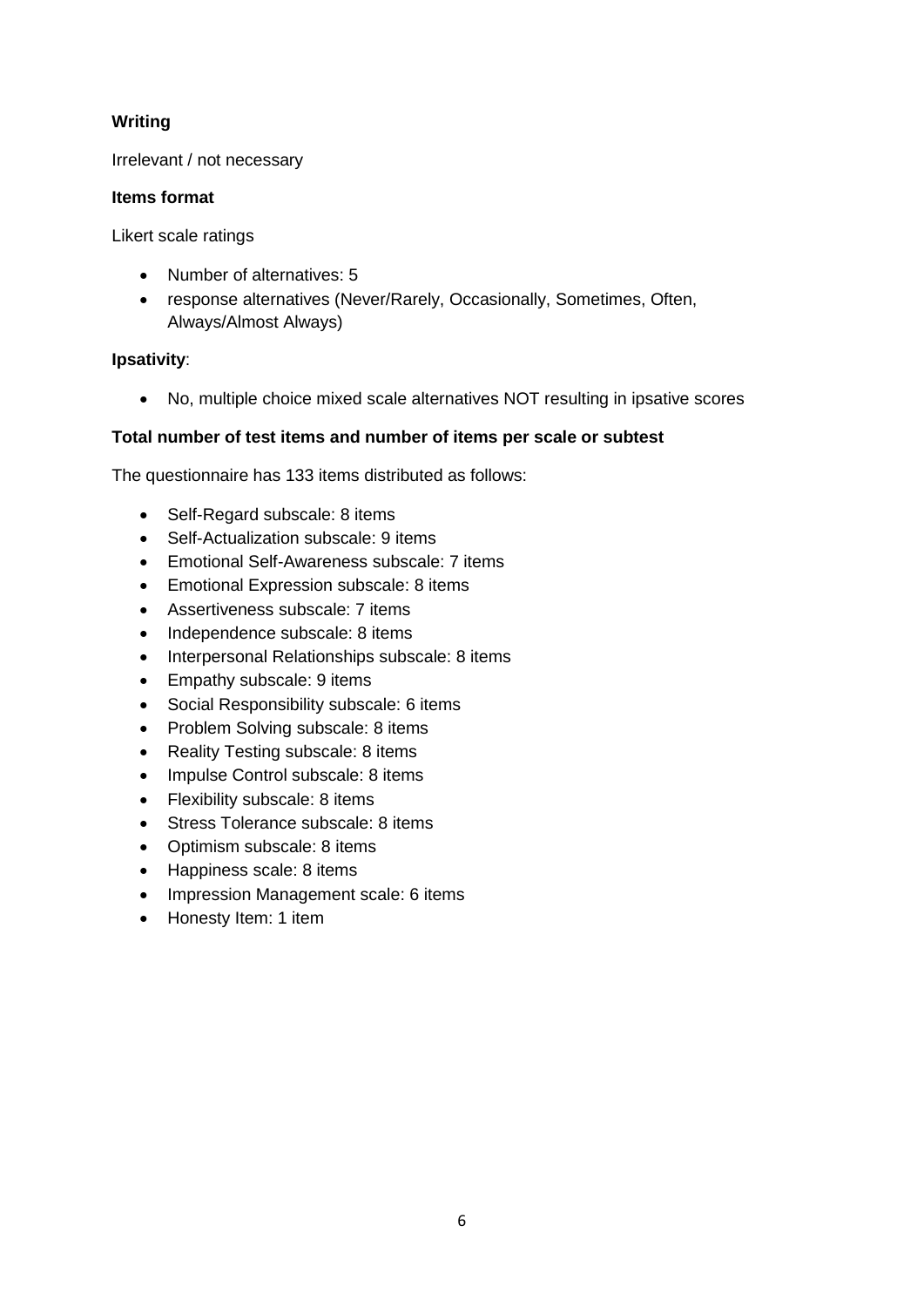## **Intended mode of use**:

 Controlled mode: No direct human supervision of the assessment session is involved but the test is made available only to known test-takers. Internet tests will require test-takers to obtain a link from the test administrator. These often are designed to operate on a one-time-only basis.

## **Administration mode(s)**:

Computerised web-based application – unsupervised/self-assessment

## **Time required for administering the instrument**

**Preparation:** 5 minutes

**Administration:** 20-40 mins (but a 60-minute window is recommended)

**Scoring:** 5 minutes (for data input for paper version only)

**Analysis:** variable

**Feedback:** variable

## **Indicate whether different forms of the instrument are available and which form(s) is (are) subject of this review**

It is possible to add up to 5 different items identified by publisher.

The same questionnaire is available to be used as part of a 360-feedback process (reviewed separately) and the publishers mention that there is a version called EQ-i Higher Ed but this is also not part of this review.

## **Measurement and scoring**

## **Scoring procedure for the test**:

Computer scoring with direct entry of responses by test taker

Computer scoring with manual entry of responses from the paper response form

## **Scores:**

EQ-i 2.0 standard scores are calculated from raw scores so that each scale has the same average (mean) score of 100 and a standard deviation of 15. This gives an effective range of 70-130 which is displayed on the results graphs.

Specifically, the Total EI score is computed as the sum of all the relevant items on the test (i.e., the 118 items that load onto the Total EI score) and this sum becomes the Total EI raw score. This raw score is then compared to the mean (M) and standard deviation (SD) for the raw score in the normative sample to compute the Standard Score with this formula: Standard Score = (raw score  $-$  M)/SD x 15 + 100. Similarly, each Composite and Subscale score is computed as the sum of all the relevant items, and these raw scores are compared to the Means and SDs from the normative sample to compute the Standard Scores.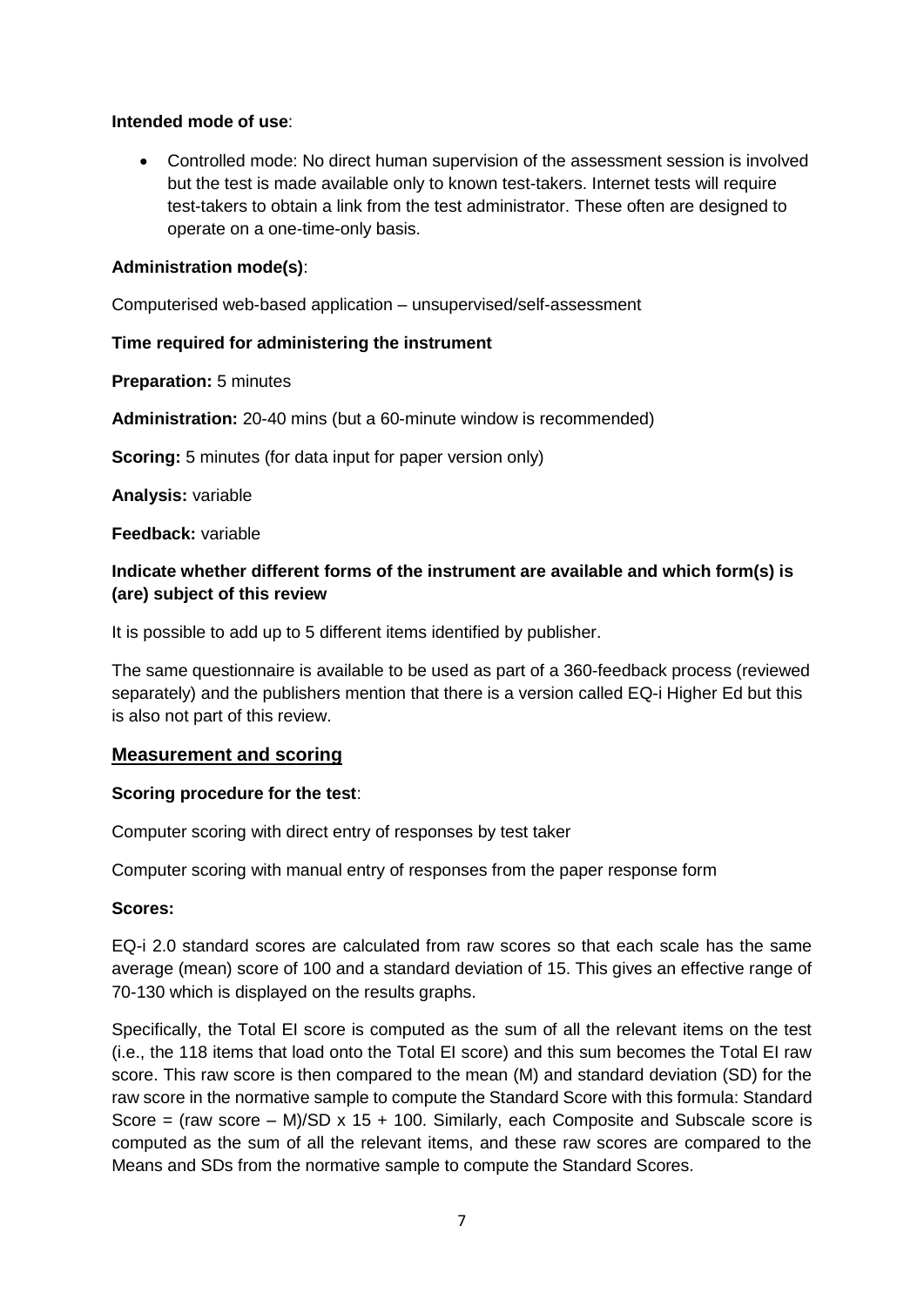Lastly, for the EQ-i 2.0 standard scores, 90% confidence intervals are calculated.

## **Scales used:**

Other (please describe): Normative scores with a Mean:100 SD: 15

## **Score transformation for standard scores:**

Normalised – standard scores obtained by use of normalisation look-up table (note: this is done by electronic scoring).

## **Computer- Generated Reports**

## **Are computer generated reports available with the instrument?**

Yes

| Name or description of report: The Workplace Report focuses on the impact of                |                                                    |
|---------------------------------------------------------------------------------------------|----------------------------------------------------|
| emotional intelligence at work and offers suggestions for working with colleagues,          |                                                    |
| supervisors, and clients in a variety of coaching, development, and work settings. It has a |                                                    |
| 'Client' version which contains more narrative interpretation and a Coach version which     |                                                    |
| contains more details concerning the scores and responses to specific items as well as      |                                                    |
| follow-up questions to probe further.                                                       |                                                    |
| <b>Media</b>                                                                                | Integrated text and graphics<br>$\bullet$          |
| <b>Complexity</b>                                                                           | Medium (A mixture of simple<br>$\bullet$           |
|                                                                                             | descriptions and some                              |
|                                                                                             | configurations of scale scores, and                |
|                                                                                             | scale interactions)                                |
| <b>Report structure</b>                                                                     | Scale based - where the report is<br>$\bullet$     |
|                                                                                             | built around the individual scales.                |
| <b>Sensitivity to context</b>                                                               | Pre-defined context-related versions;<br>$\bullet$ |
|                                                                                             | number of contexts: 2 contexts (for                |
|                                                                                             | the client and for the coach)                      |
|                                                                                             |                                                    |
| <b>Clinical-actuarial</b>                                                                   | Based on clinical judgment of group<br>$\bullet$   |
|                                                                                             | of experts                                         |
| <b>Modifiability</b>                                                                        | Limited modification (limited to<br>$\bullet$      |
|                                                                                             | certain areas, e.g. biodata fields)                |
| Degree of finish                                                                            | Publication quality<br>$\bullet$                   |
|                                                                                             |                                                    |
| <b>Transparency</b>                                                                         | Clear linkage between constructs,<br>$\bullet$     |
|                                                                                             | scores and text                                    |
| <b>Style and tone</b>                                                                       | Guidance/suggests hypotheses<br>$\bullet$          |
|                                                                                             |                                                    |
| <b>Intended recipients</b>                                                                  | <b>Qualified test users</b><br>$\bullet$           |
|                                                                                             | Qualified system users<br>$\bullet$                |
|                                                                                             | <b>Test takers</b><br>$\bullet$                    |
|                                                                                             | Third parties                                      |
| Do distributors offer a service to modify                                                   | <b>No</b>                                          |
| and/or develop customised                                                                   |                                                    |
| computerised reports?                                                                       |                                                    |
|                                                                                             |                                                    |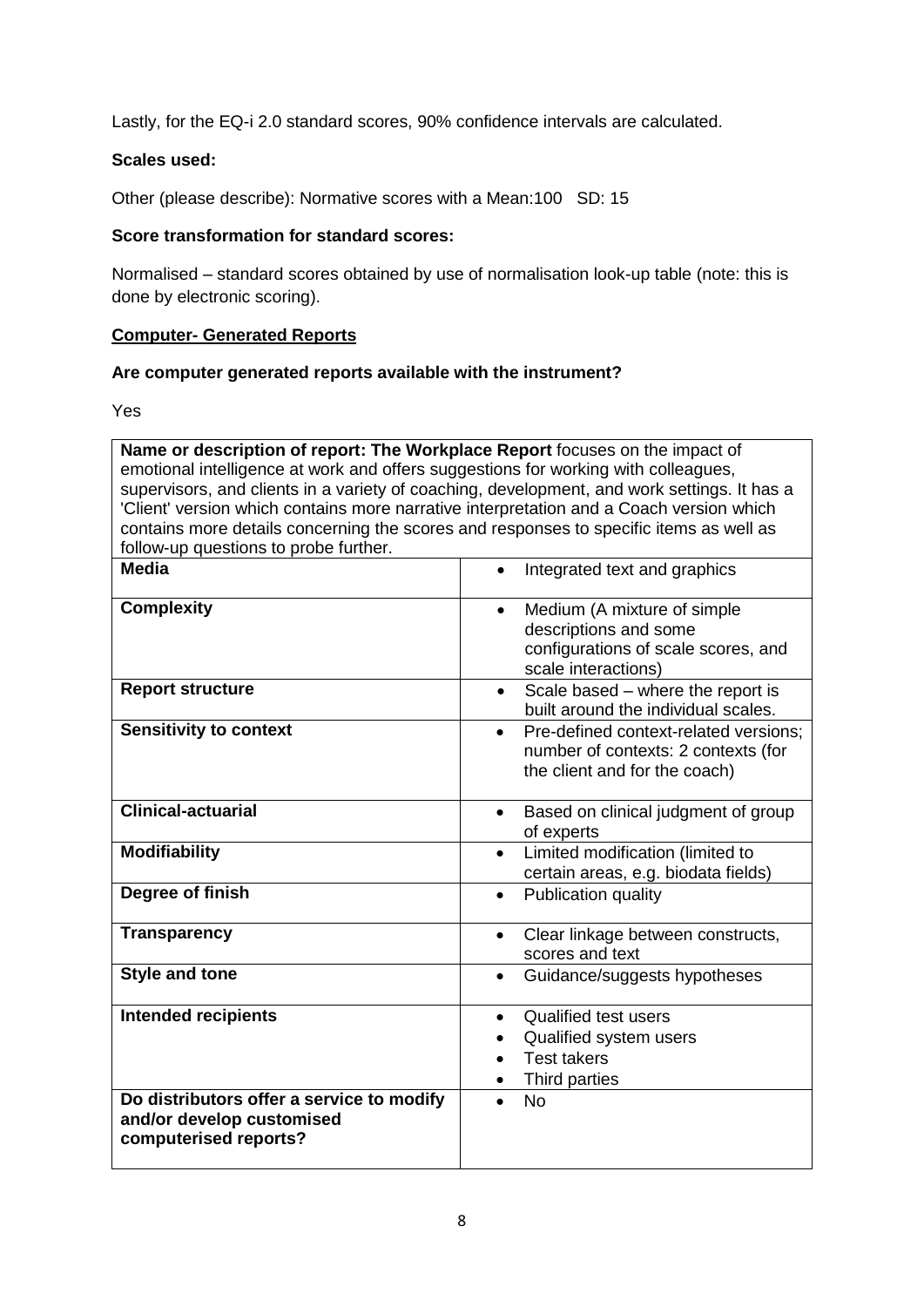**Name or description of report: The Leadership Report** focuses on the impact of emotional intelligence for leaders using four key dimensions of leader-ship: authenticity, coaching, insight, and innovation. It contains insights on the leadership and organizational implications of clients' results, as well as strategies for development and potential derailers aimed to help clients reach their leader-ship potential. As an option, the scores can be compared against a group of 220 top leaders. It also has a 'Client' version and a Coach version

| <b>Media</b>                                                                                    | Integrated text and graphics                                                                                                                                                                                                                                                                                                                    |
|-------------------------------------------------------------------------------------------------|-------------------------------------------------------------------------------------------------------------------------------------------------------------------------------------------------------------------------------------------------------------------------------------------------------------------------------------------------|
| <b>Complexity</b>                                                                               | Complex (Contains descriptions of<br>patterns and configurations of scale<br>scores, and scale interactions)                                                                                                                                                                                                                                    |
| <b>Report structure</b>                                                                         | Construct based – where the<br>report is built around one or more<br>sets of constructs (e.g. in a work set-<br>ting these could be such as team<br>types, leadership styles, or tolerance<br>to stress; in a clinical setting these<br>could be different kinds of<br>psychopathology; etc.) which are<br>linked to the original scale scores. |
| <b>Sensitivity to context</b>                                                                   | Pre-defined context-related versions;<br>$\bullet$<br>number of contexts: 2 contexts (for<br>the client and for the coach)                                                                                                                                                                                                                      |
| <b>Clinical-actuarial</b>                                                                       | Based on clinical judgment of group<br>$\bullet$<br>of experts                                                                                                                                                                                                                                                                                  |
| <b>Modifiability</b>                                                                            | Limited modification (limited to<br>$\bullet$<br>certain areas, e.g. biodata fields)                                                                                                                                                                                                                                                            |
| Degree of finish                                                                                | Publication quality<br>$\bullet$                                                                                                                                                                                                                                                                                                                |
| <b>Transparency</b>                                                                             | Clear linkage between constructs,<br>$\bullet$<br>scores and text                                                                                                                                                                                                                                                                               |
| <b>Style and tone</b>                                                                           | Guidance/suggests hypotheses<br>$\bullet$                                                                                                                                                                                                                                                                                                       |
| <b>Intended recipients</b>                                                                      | <b>Qualified test users</b><br>$\bullet$<br>Qualified system users<br>$\bullet$<br><b>Test takers</b><br>$\bullet$<br>Third parties                                                                                                                                                                                                             |
| Do distributors offer a service to modify<br>and/or develop customised<br>computerised reports? | No – but can select which sections<br>$\bullet$<br>to include                                                                                                                                                                                                                                                                                   |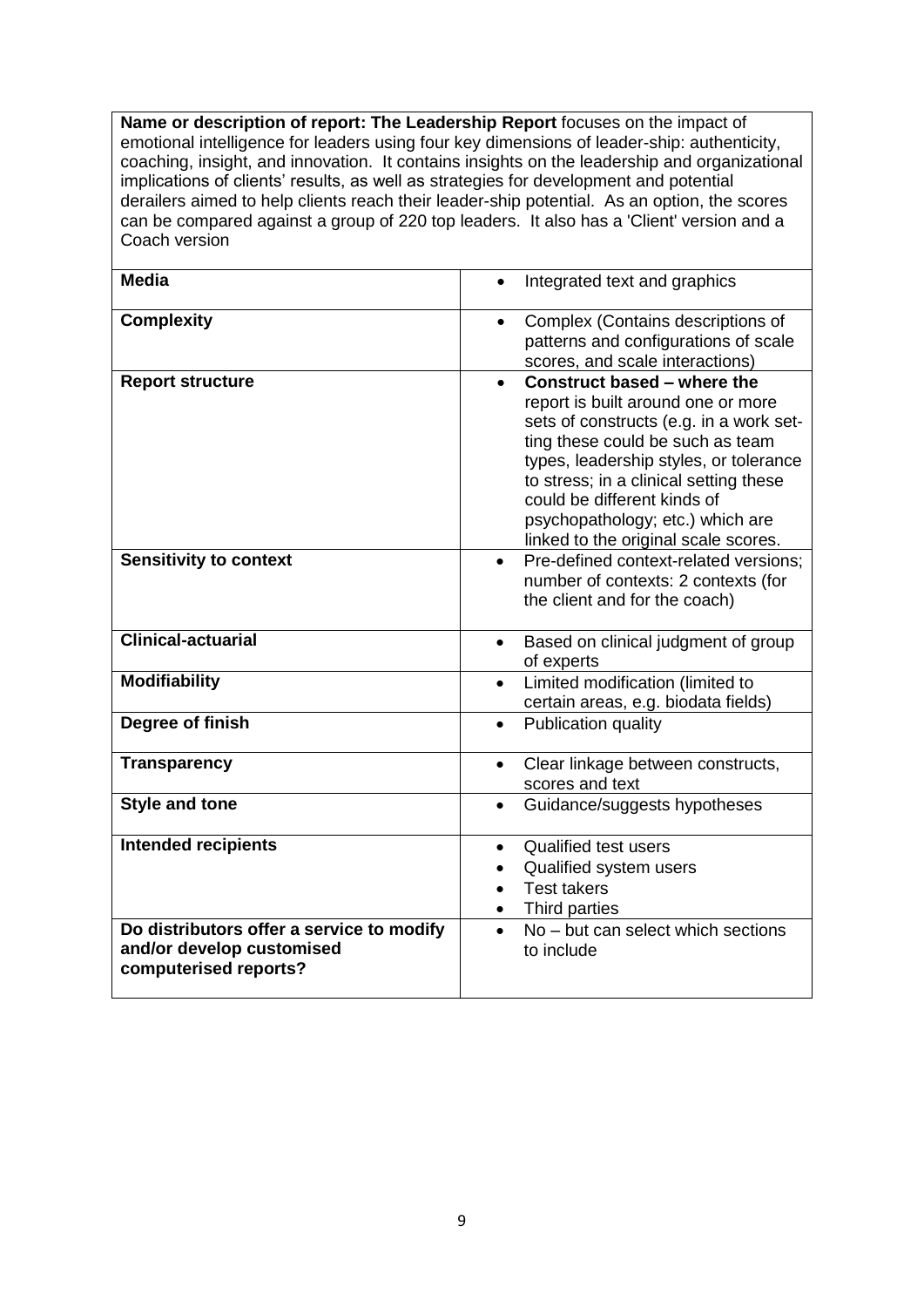#### **Name or description of report: Group Report**

This report combines the scores of individuals in a manner that will allow for interpretations to be made at the group or team level. An overview of group results is presented to assist with identifying group strengths as well as the areas where the group as a whole could still improve. The organizational implications of a group's emotional intelligence score is presented and strategies for action are recommended to further develop the group's potential.

| actorely the group of potentium.                   |                                                                                       |
|----------------------------------------------------|---------------------------------------------------------------------------------------|
| Media                                              | Integrated text and graphics                                                          |
| <b>Complexity</b>                                  | Medium (A mixture of simple<br>$\bullet$                                              |
|                                                    | descriptions and some                                                                 |
|                                                    | configurations of scale scores, and                                                   |
|                                                    | scale interactions)                                                                   |
| <b>Report structure</b>                            | Scale based - where the report is<br>$\bullet$<br>built around the individual scales. |
| <b>Sensitivity to context</b>                      | Pre-defined context-related versions;<br>$\bullet$                                    |
|                                                    | number of contexts: 2 contexts (for                                                   |
|                                                    | the client and for the coach)                                                         |
| <b>Clinical-actuarial</b>                          | Based on clinical judgment of group<br>$\bullet$                                      |
|                                                    | of experts                                                                            |
| <b>Modifiability</b>                               | Limited modification (limited to<br>$\bullet$                                         |
|                                                    | certain areas, e.g. biodata fields)                                                   |
| Degree of finish                                   | Publication quality<br>$\bullet$                                                      |
| <b>Transparency</b>                                | Clear linkage between constructs,<br>$\bullet$                                        |
|                                                    | scores and text                                                                       |
| <b>Style and tone</b>                              | Guidance/suggests hypotheses                                                          |
|                                                    |                                                                                       |
| <b>Intended recipients</b>                         | <b>Qualified test users</b><br>$\bullet$                                              |
|                                                    | Qualified system users                                                                |
|                                                    | <b>Test takers</b>                                                                    |
|                                                    | Third parties                                                                         |
| Do distributors offer a service to modify          | <b>No</b>                                                                             |
| and/or develop customised<br>computerised reports? |                                                                                       |
|                                                    |                                                                                       |
|                                                    |                                                                                       |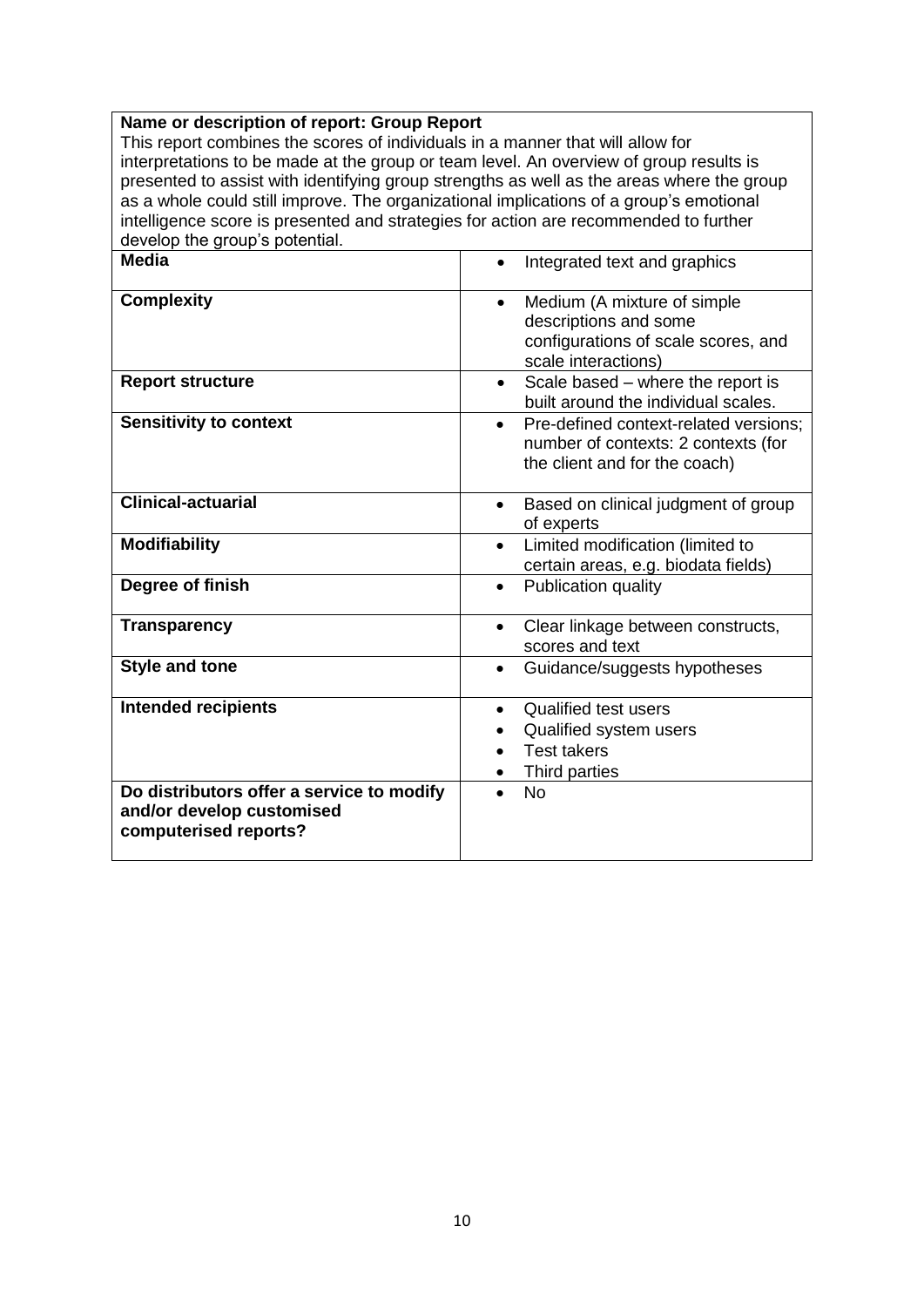## **Supply Conditions and Costs**

## **Documentation provided by the distributor as part of the test package:**

User Manual

Technical (psychometric) manual

Supplementary technical information and updates (e.g. local norms, local validation studies etc.)

## **Methods of publication**

Paper

Internet download

## **Start-up costs:**

**Certification costs:** Users are required to qualify in the EQ-i 2.0 on a 2-day face-to-face training course or the equivalent as distance learning using webinars. Delegates are required to have a Test User Personality (Level B) qualification or has completed a graduate-level courses in tests and measurement at a university or has received equivalent documented training.

Certification is then offered through a network of trainers who typically charge between \$1,500 and \$2,500 per person for a 2-day programme. There are no set-up or licensing fees for new users. Once certified users open a TAP account through which they have access to the online EQ-i 2.0.

Lastly, users have the option of accessing the EQ-i 2.0 User's Handbook for free as a digital web version or to purchase a paper copy for \$150

**Recurrent costs:** None: Apart from the costs for generating reports (see below) there are no recurrent costs associated with administration. If paper forms are being used these may be downloaded for free from the Talent Assessments Portal . The cost is based on the purchase of tokens priced in US dollars (that are used up when reports are generated) but approximate UK costs are:

Workplace version (for 'client' and 'coach' versions) £56 ex VAT

Leadership version (for 'client' and 'coach' versions) £84 ex VAT

## **Prices for reports generated by user installed software:** As above

## **Prices for reports generated by postal/fax bureau service:** n/a

**Prices for reports by internet service:** When generating reports through TAP, users purchase tokens which will be deducted from their ac-count with each report. 1 token costs 1 US dollar and are purchased and loaded into users' TAP ac-counts.

EQ-i 2.0 Leadership Report = 90 tokens

EQ-i 2.0 Workplace Report =  $60$  tokens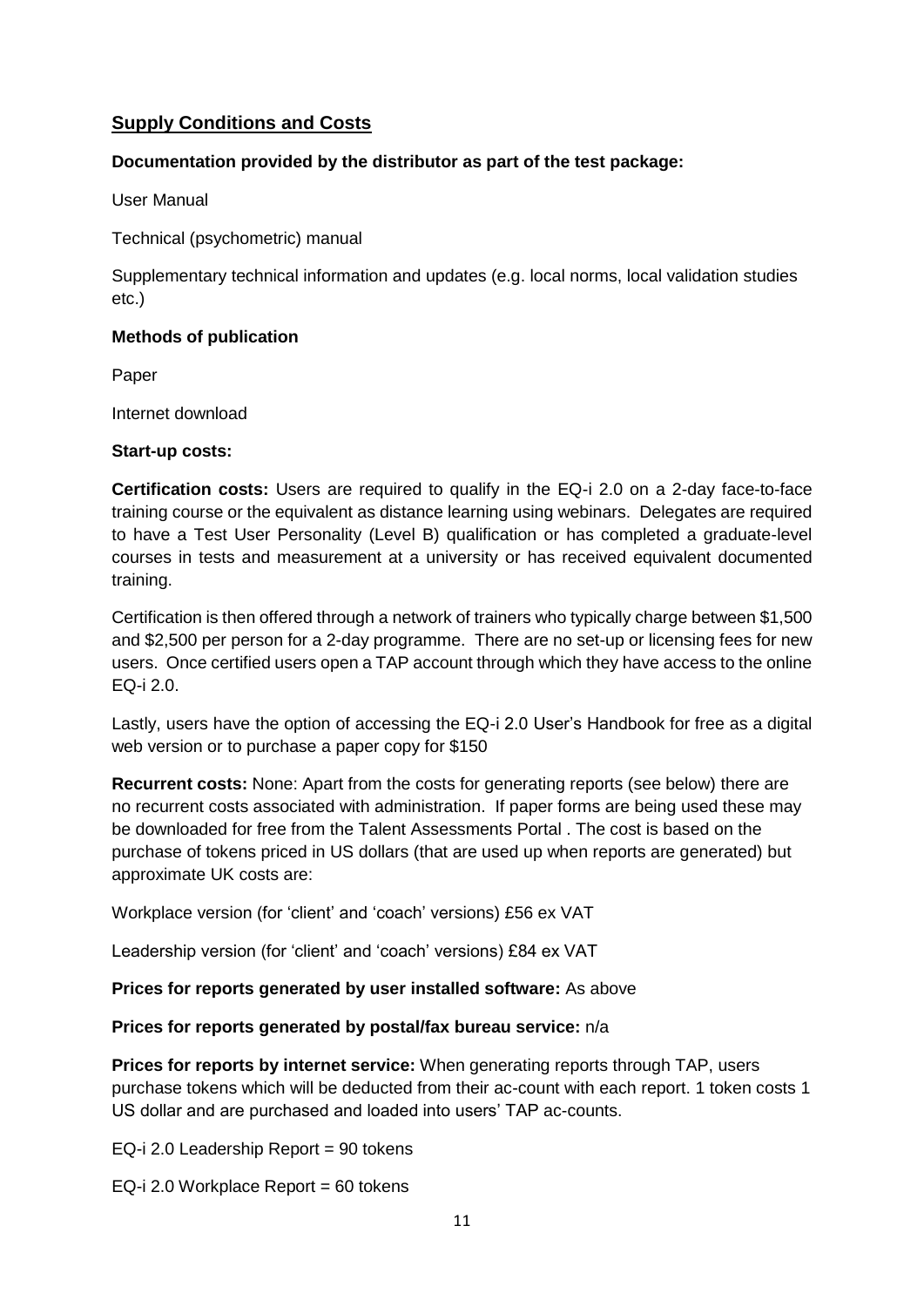#### EQ-i 2.0 Group Report = 225 tokens

## **Prices for other bureau services: correcting or developing automatic reports:** n/a

## **Test-related qualifications required by the supplier of the test:**

Test-specific accreditation

#### **Professional qualifications required for use of the instrument:**

None

Specialist qualification equivalent to EFPA Test User Standard Level 3

Other (indicate): EQ-i 2.0 results must be interpreted by a qualified psychologist, certified individual, or other professional with a master's level course in tests and measurements. Professionals without graduate-level university credits in tests and measurement are required to become accredited users in order to purchase and interpret EQ-i 2.0 results.

## **EVALUATION OF THE INSTRUMENT**

Key to symbols:

| [n/a]    | This attribute is not applicable to this<br>instrument                 |
|----------|------------------------------------------------------------------------|
| $\Omega$ | Not possible to rate as no, or insufficient<br>information is provided |
|          | Inadequate                                                             |
|          | Adequate                                                               |
|          | Good                                                                   |
|          | <b>Excellent</b>                                                       |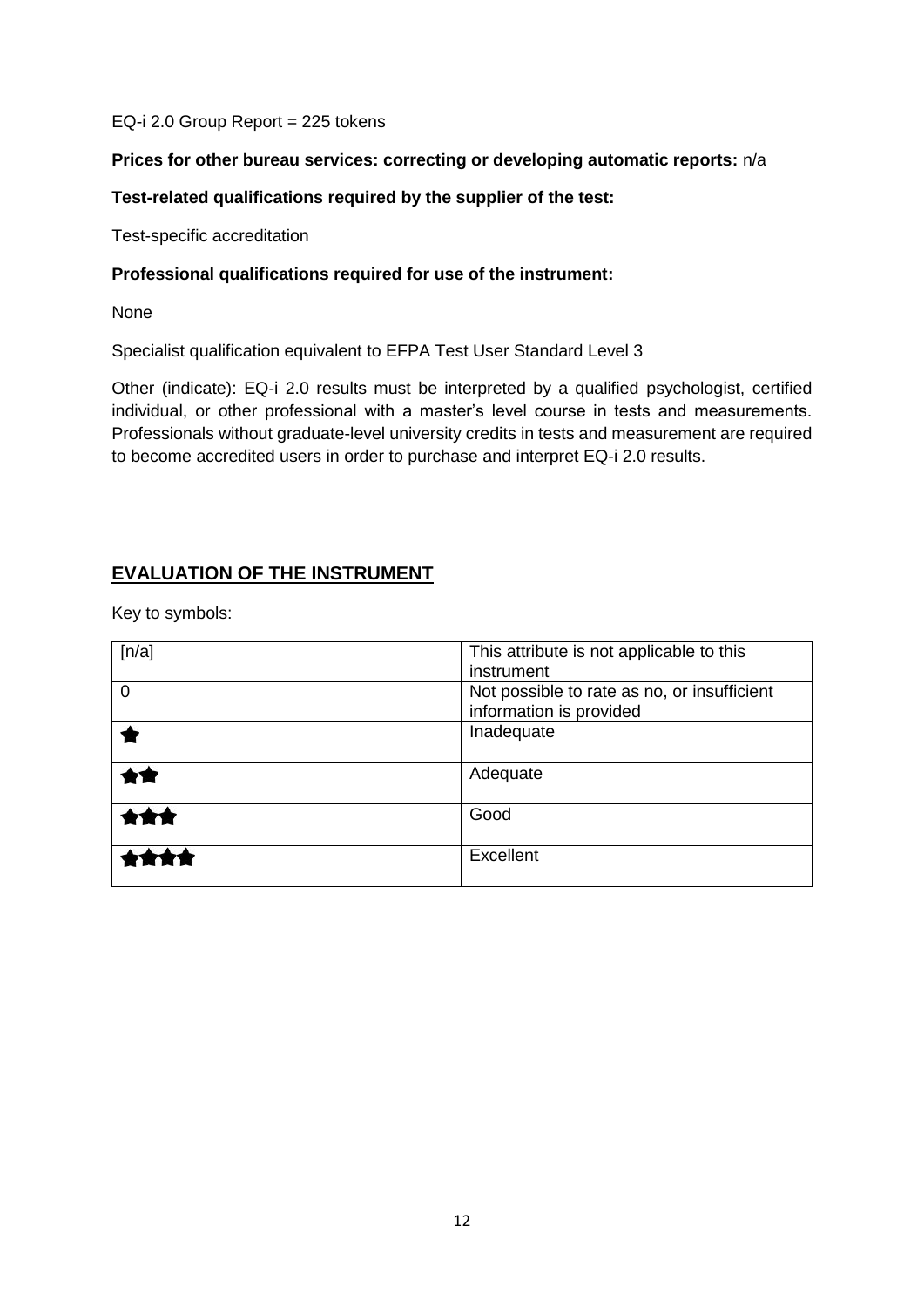# **Quality of the explanation of the rationale, the presentation and the information provided**

## **Quality of the explanation of the rationale**

## **Overall rating of the quality of the explanation of the rationale**

\*\*\*

| Theoretical foundation of the constructs                       | 791        |
|----------------------------------------------------------------|------------|
| Test development (and/or translation or<br>adaption) procedure | ★★★        |
| Thoroughness of the item analyses and<br>item analysis model   | <b>食食食</b> |
| Presentation of content validity                               | ***        |
| Summary of relevant research                                   |            |

# **Adequacy of documentation available to the user (user and technical manuals, norm supplements, etc.)**

**Overall adequacy of documentation available to the user (user and technical manuals,**  \*\*\* **norm supplements, etc.)**

| Rationale                       |   |
|---------------------------------|---|
| Development                     |   |
| Development of the test through | 0 |
| translation/adaption            |   |
| Standardisation                 |   |
| <b>Norms</b>                    |   |
| Reliability                     |   |
| Construct validity              |   |
| Criterion validity              |   |
| Computer generated reports      |   |

## **Quality of the procedural instructions provided for the user**

## **Overall adequacy**

# \*\*\*\*

| For test administration                                         |  |
|-----------------------------------------------------------------|--|
| For test scoring                                                |  |
| For norming                                                     |  |
| For interpretation and reporting                                |  |
| For providing feedback and debriefing test<br>takers and others |  |
| For providing good practice issues on<br>fairness and bias      |  |
| Restrictions on use                                             |  |
| Software and technical support                                  |  |
| References and supporting material                              |  |
| Quality of the procedural instructions<br>provided for the user |  |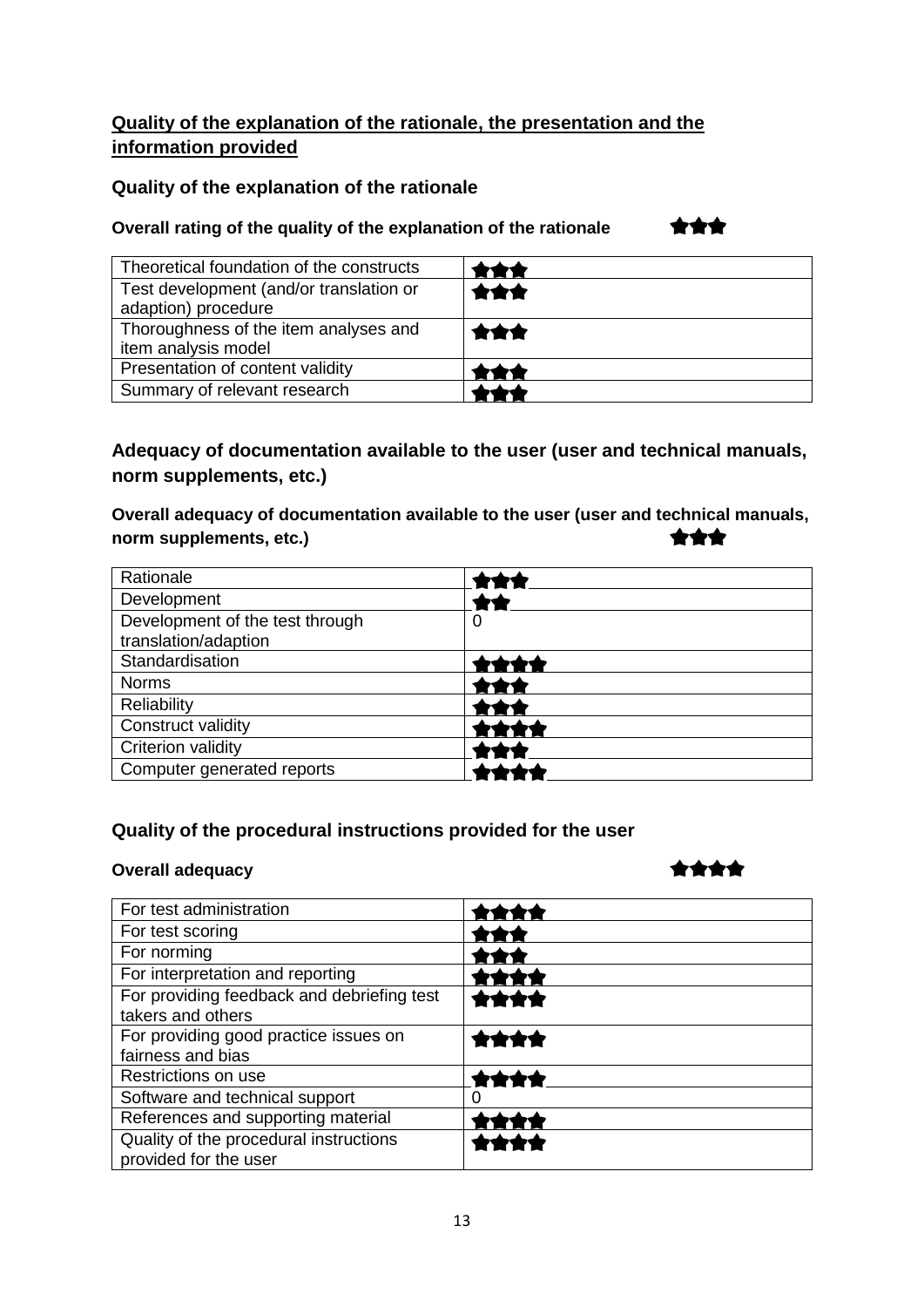#### **Reviewer's comments on the documentation**

The EQ-i 2.0 User Manual is clear and well-organized. It gives enough information for a potential user to decide whether or not to use the test and navigates them through the assessment and feedback procedures. There is additional documentation on-line via the EQi portal. The online documentation is comprehensive and regularly updated, although not particularly easy to navigate around the information. There is detailed explanation of the various elements, with links to tables of data to illustrate the findings. For example, there is comprehensive discussion about the concept of 'validity' and reference to a variety of academic studies into the issue. The individual findings are generally presented in a straightforward and comprehensible way, making it clear where they refer specifically to Version EQi2.0 of the instrument. There are also some minor inconsistencies regarding the number of items per scale presented in tables A.11 where it states that Interpersonal Relationships has 7 items although there are actually 8 (and there are similar inconsistencies for Problem Solving and Reality Testing).

The instrument is straightforward for the participants to complete, and the system itself is intuitive for the administrator to navigate, both in terms of administering the test and compiling the reports. The instrument is available in a restricted number of other languages and a comprehensive explanation is provided to reinforce the importance of using the instrument in context with other data/information.

The norms are well described with relevant demographics details (gender, age, employment etc.) with effect sizes reported. One aspect that is missing is a description of the context or purpose of the assessments which can have a significant effect on scores (i.e. self-report in evaluation contexts such as selection versus personal development contexts).

The slightly lower ratings for rationale and development may seem surprising since the EQ-i has a long and illustrious history. Its initial conception was from Reuven Bar-On's clinical experience and academic research. Furthermore, the literature review provides a good set of references. However, there is little discussions of the nature of the emotional intelligence (see, for example, Waterhouse, 2010 and similar articles) and since there is still controversy about its nature, breadth and depth the working definition offered is rather broad and general (i.e. EI reflects one's overall well-being and ability to succeed in life). This could be applied to many other psychological constructs (such as psychological capital or personality resources). This makes evaluating how the items were written and what criteria were used for acceptance or rejection rather difficult.

A further issue that is unexplained is the choice of time (a measure of quantity) rather than a measure of quality as the indicator for all of the items (i.e. the scale goes from never, occasionally, sometimes of-ten, always). Time may not always be a good indicator of depth or commitment. An example is item 61 (I contribute to my community) where always seems impossible to endorse. Also, if someone contributes a lot but feels they should do more, they are likely to give a very different answer to someone who does very little but sees it as being more than they really need to. Another example is item 52 (I avoid hurting the feelings of others). Some people may be very conscious about avoiding hurting others because they know it is their tendency. Others may never need to avoid this because they are genuinely kind/empathic.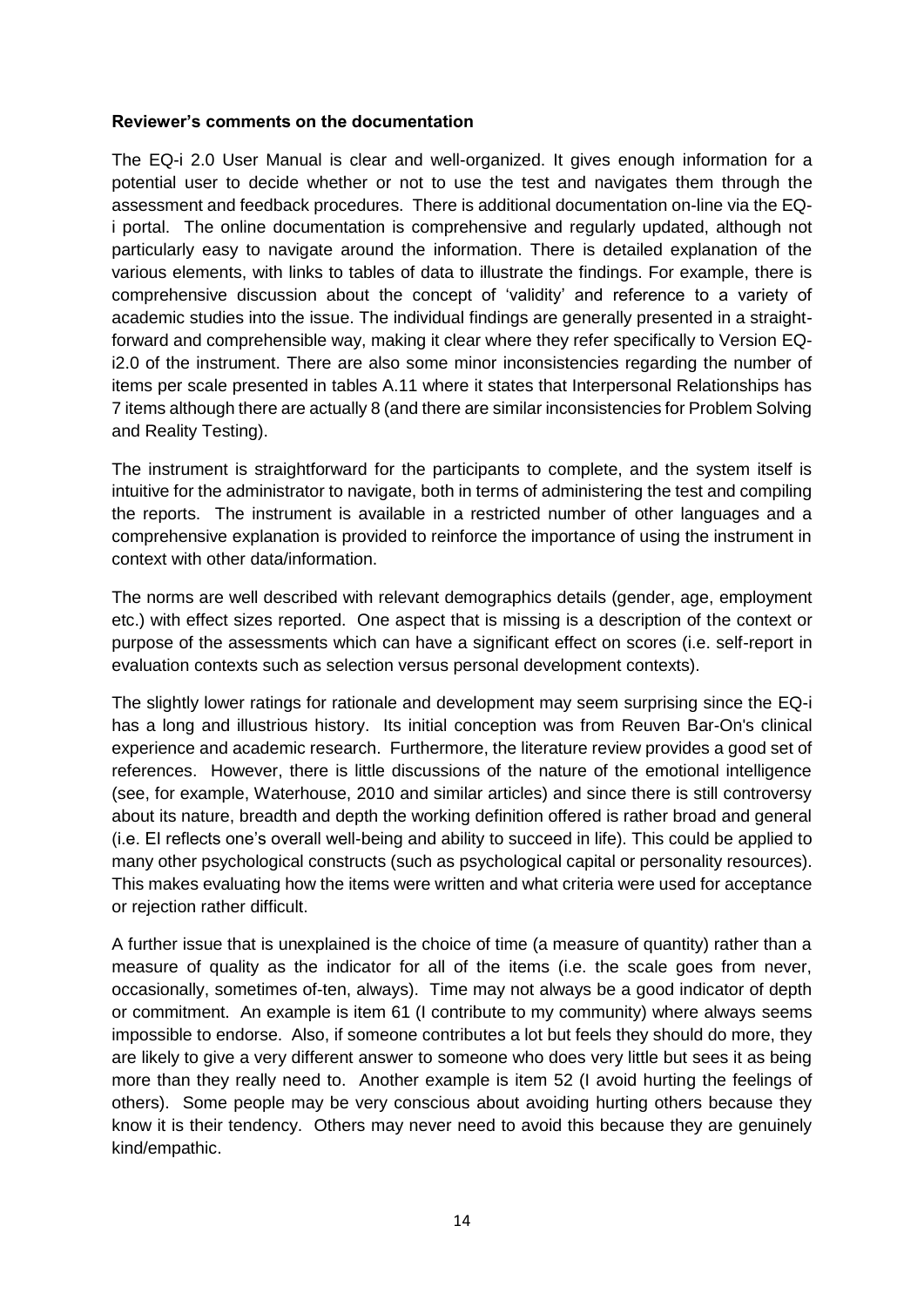## **Quality of the test materials**

## **Quality of the test materials of CBT and WBT**

| Quality of the design of the software (e.g.<br>robustness in relation to operation when<br>incorrect keys are pressed, internet<br>connections fail etc.)                                                                  |  |
|----------------------------------------------------------------------------------------------------------------------------------------------------------------------------------------------------------------------------|--|
| Ease with which the test taker can<br>understand the task                                                                                                                                                                  |  |
| Clarity and comprehensiveness of the<br>instructions (including sample items and<br>practice trials) for the test taker, the<br>operation of the software and how to<br>respond if the test is administered by<br>computer |  |
| Ease with which responses or answers can<br>be made by the test taker                                                                                                                                                      |  |
| Quality of the design of the user interface                                                                                                                                                                                |  |
| Security of the test against unauthorized<br>access to items or to answers                                                                                                                                                 |  |
| Quality of the formulation of the items and<br>clarity of graphical content in the case of<br>non-verbal items                                                                                                             |  |
| Quality of the materials of CBT and WBT                                                                                                                                                                                    |  |

## **Reviewer's comments on quality of the materials**

Overall, the quality of the test materials is very good. The test is web-based and can be accessed via personal invitations or via link generated by an administrator. The software seems quite robust, the instructions simple and clear and there are very few elements on the screen, which leaves virtually no room for errors of input. For this reason and because the questionnaire is untimed, the lack of practice questions is probably unnecessary. A minor issue is the small size of the font for the instructions and for some of the items.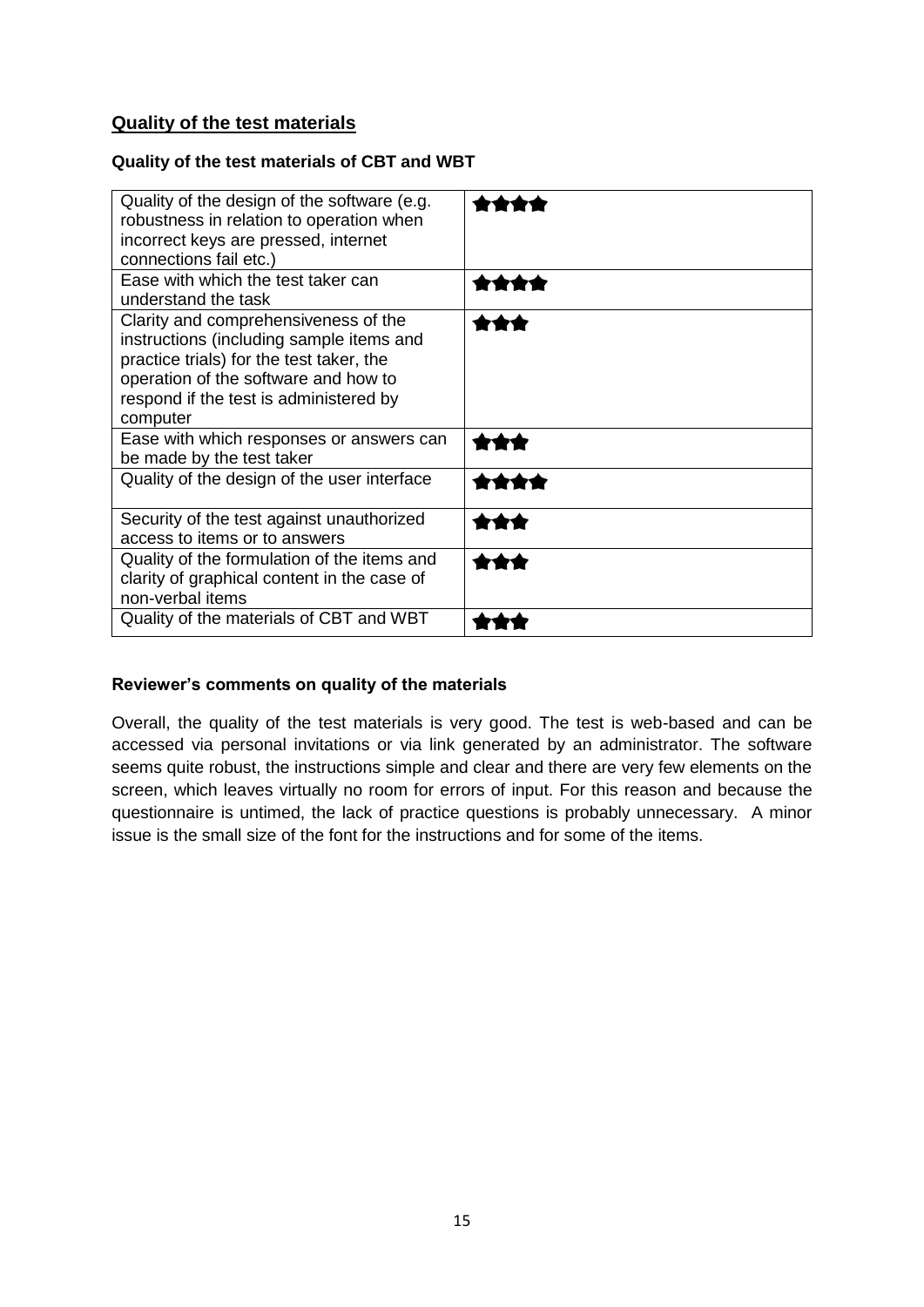## **Norms**

## **Is the test norm referenced?** Yes

## **Norm referenced interpretation**

#### **Overall Adequacy:**

```
***
```

| Appropriateness for local use                                                          |                                |
|----------------------------------------------------------------------------------------|--------------------------------|
| Appropriateness for intended applications                                              |                                |
| Sample sizes (classical norming)                                                       |                                |
| Sample sizes continuous norming                                                        | n/a                            |
| Procedures used in sample selection                                                    | Non-probability sample - quota |
| Representativeness of the norm sample(s)                                               |                                |
| Quality of information provided about<br>minority/protected group differences, effects | ***                            |
| of age, gender etc.                                                                    |                                |
| How old are the normative studies?                                                     |                                |
| Practice effects                                                                       | n/a                            |

Is the test criterion referenced? No

## **Reviewer's comments on the norms**

The User Manual for the EQ-i 2.0 provides a good description of the main pilot and norming studies based on the North American sample including the process of data collection and norming procedures – with the exception of not defining the context or purpose of the assessments. The normative studies are fresh and all norms are less than 10 years old.

The user would need to be careful when selecting alternative norms such as for student groups where it is unclear. For example, should one use age appropriate norms or should one consider the level of education (which is proved to be a significant predictor of the emotional intelligence in the "Validity" section). It is also unclear how the norms reflect occupational differences, both between types of jobs and the seniority level (for example, in the "Validity" section top management shows significant superiority over the middle and low-level employees).

There are geographical and language appropriate norms (Global norms, UK/Ireland, US/Canada, Australia, South Africa, Sweden and Denmark) which the publishers claim to be updating on a regular basis, so users may well be able to get up-to-date information when required.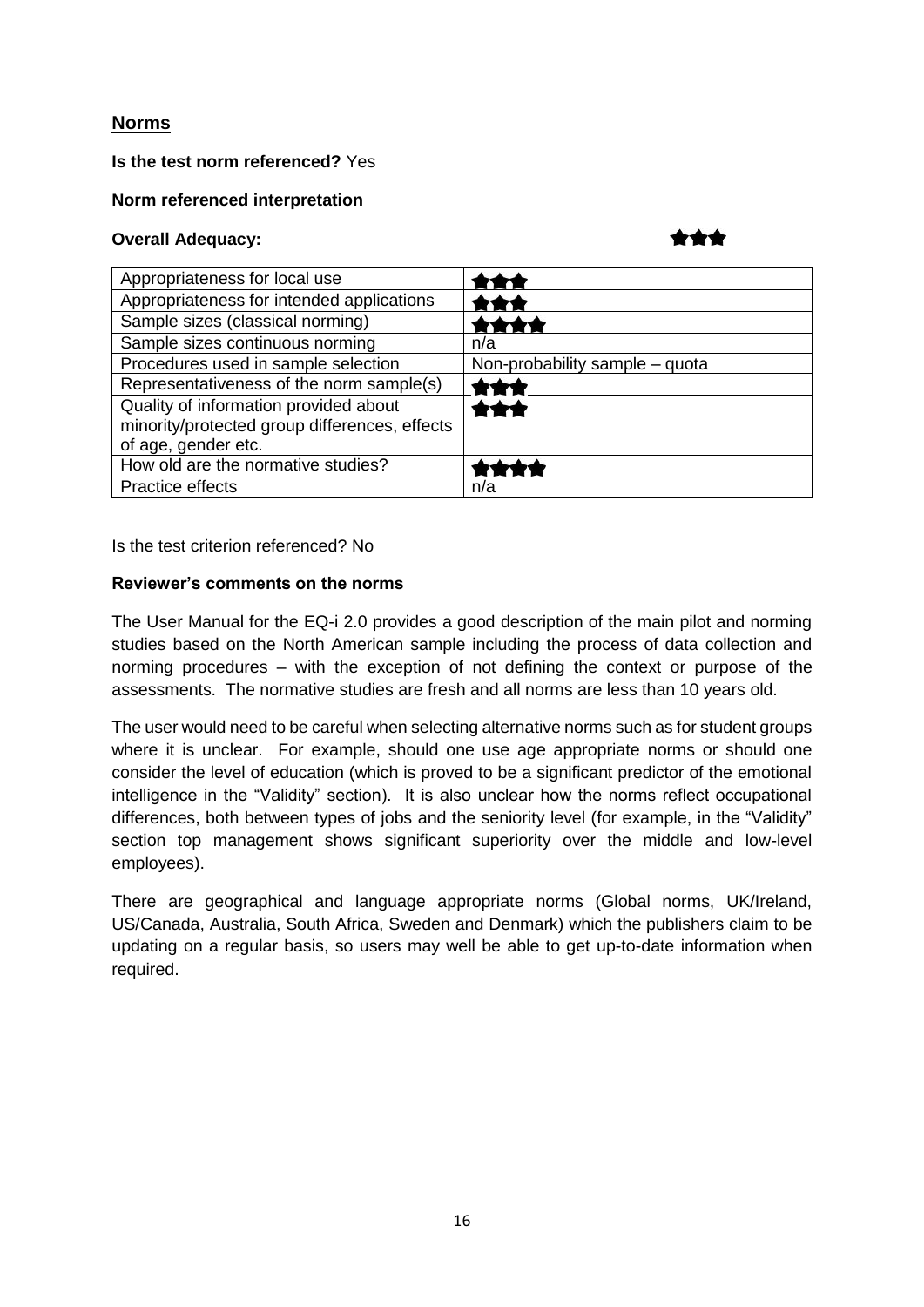# **Reliability**

# **Overall Adequacy:**



| <b>Overall Adequacy</b>                                                                                                                 |                                                                                             |
|-----------------------------------------------------------------------------------------------------------------------------------------|---------------------------------------------------------------------------------------------|
| Data provided about reliability                                                                                                         | Only one estimate of standard error of<br>measurement given (for each scale or<br>subscale) |
| Internal consistency:                                                                                                                   |                                                                                             |
| Sample size                                                                                                                             | ****                                                                                        |
| Kind of coefficients reported                                                                                                           | Coefficient alpha or KR-20                                                                  |
| Size of coefficients                                                                                                                    | ***                                                                                         |
| Reliability coefficients are reported with<br>samples which                                                                             | match the intended test takers                                                              |
| Test related reliability-temporal stability:                                                                                            |                                                                                             |
| Sample size                                                                                                                             | ***                                                                                         |
| Size of coefficients                                                                                                                    |                                                                                             |
| Data provided about test-re-test interval                                                                                               | 2 studies:<br>1) 2-4 weeks apart<br>2) approx. 8 weeks apart                                |
| Reliability coefficients are reported with<br>samples which                                                                             | , match the intended test takers                                                            |
| <b>Equivalence reliability:</b>                                                                                                         |                                                                                             |
| Sample size                                                                                                                             | n/a                                                                                         |
| Are the assumptions for parallelism met for<br>the different versions of the test for which<br>equivalence reliability is investigated? | n/a                                                                                         |
| Size of coefficients                                                                                                                    | n/a                                                                                         |
| Reliability coefficients are reported with<br>samples which                                                                             | n/a                                                                                         |
| <b>IRT based method:</b>                                                                                                                |                                                                                             |
| Sample size                                                                                                                             | n/a                                                                                         |
| Kind of coefficients reported                                                                                                           | n/a                                                                                         |
| Size of coefficients (based on the final test<br>length)                                                                                | n/a                                                                                         |
| Inter-rater reliability:                                                                                                                |                                                                                             |
| Sample size                                                                                                                             | n/a                                                                                         |
| Kind of coefficients reported (select as<br>many as applicable)                                                                         | n/a                                                                                         |
| Size of coefficients                                                                                                                    | n/a                                                                                         |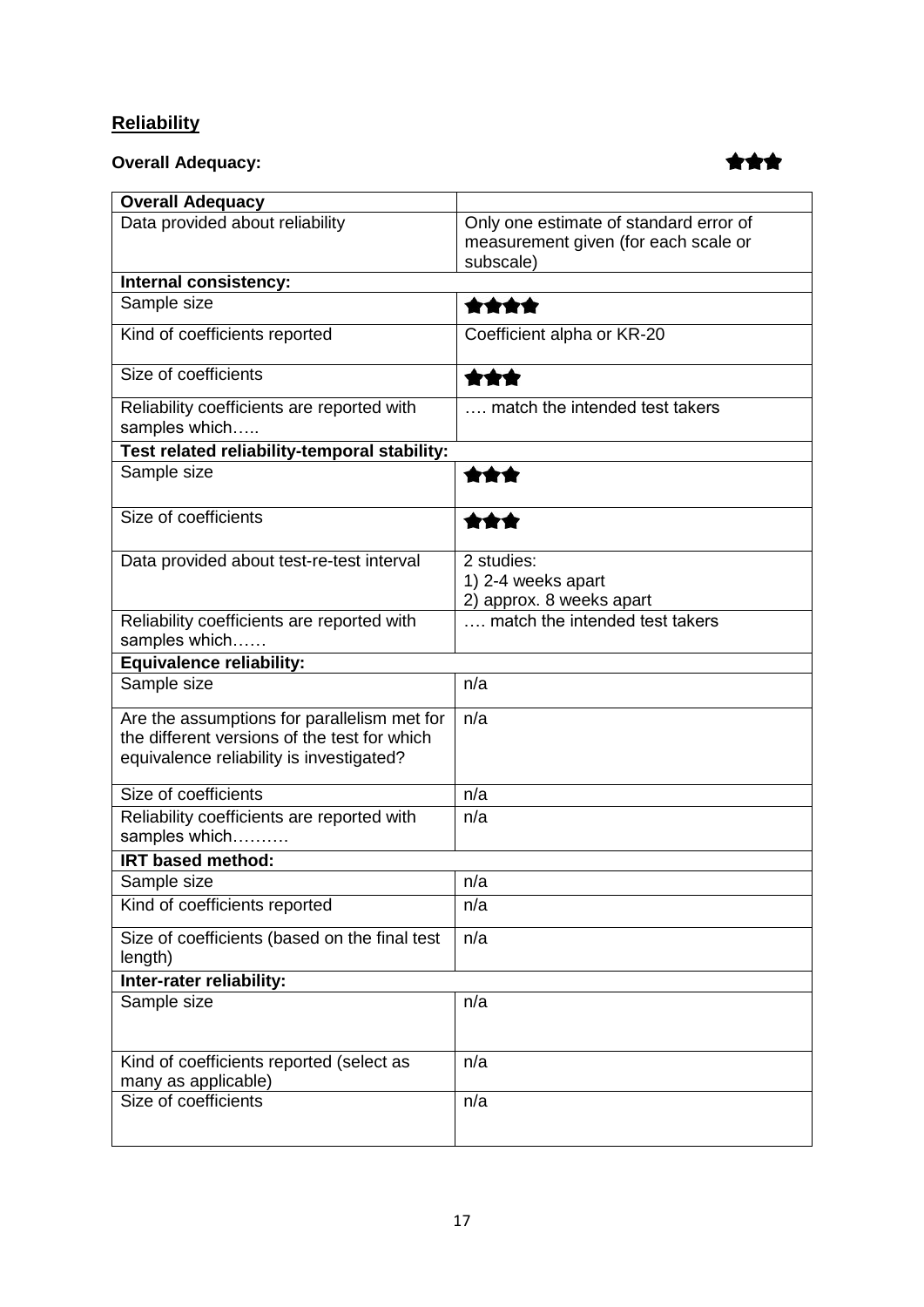| Other methods of reliability estimation: |     |
|------------------------------------------|-----|
| Sample size                              | n/a |
| Results                                  | n/a |
|                                          |     |

Reviewer's comments on reliability

The manual presents the two most common indices that are used to judge reliability. The first is Cronbach's alpha where a large sample (North American, sample size 4000) and the values for all scales exceed 0.8 except for 2 scales at 0.77. This is normally considered to be excellent when there is a clear rationale that ensures that there is sufficient item diversity to cover the defined domain. However, since the item writing/domain coverage has not been explained, it is not possible to state with certainty that these figures do not represent some measurement redundancy (i.e. bloated specifics).

The other indices presented are test re-test coefficients based on two studies where the time interval was 2-4 weeks (n=204) and approximately 8 weeks (n=101). These confirm that the scales remain highly consistent over time. Since some views of self-reported Emotional Intelligence suggest that the construct is amenable to change (especially as a result of interventions designed to develop it), it would be useful to understand how and why the participants in these studies completed the EQ-i a second time.

Since both indices are based on North American data there are further questions of how these indices apply to EQ-i in different samples, different languages and different cultures but, on balance, it appears that the EQ-i demonstrates solid reliability.

## **Validity**

## **Overall Adequacy:**

| <b>Construct validity:</b>                                                                               |                                                                                                                                                                                                 |
|----------------------------------------------------------------------------------------------------------|-------------------------------------------------------------------------------------------------------------------------------------------------------------------------------------------------|
| Design used                                                                                              | <b>Exploratory Factor Analysis</b><br>➤<br><b>Confirmatory Factor Analysis</b><br>Difference between groups<br>$\triangleright$ Correlations with other instruments<br>and performance criteria |
| Do the results of (exploratory or<br>confirmatory) factor analysis support the<br>structure of the test? |                                                                                                                                                                                                 |
| Do the items correlate sufficiently well with<br>the (sub) test score?                                   | $\Omega$                                                                                                                                                                                        |
| Is the factor structure invariant across<br>groups and/or is the test free of item-bias<br>(DIF)?        | 0                                                                                                                                                                                               |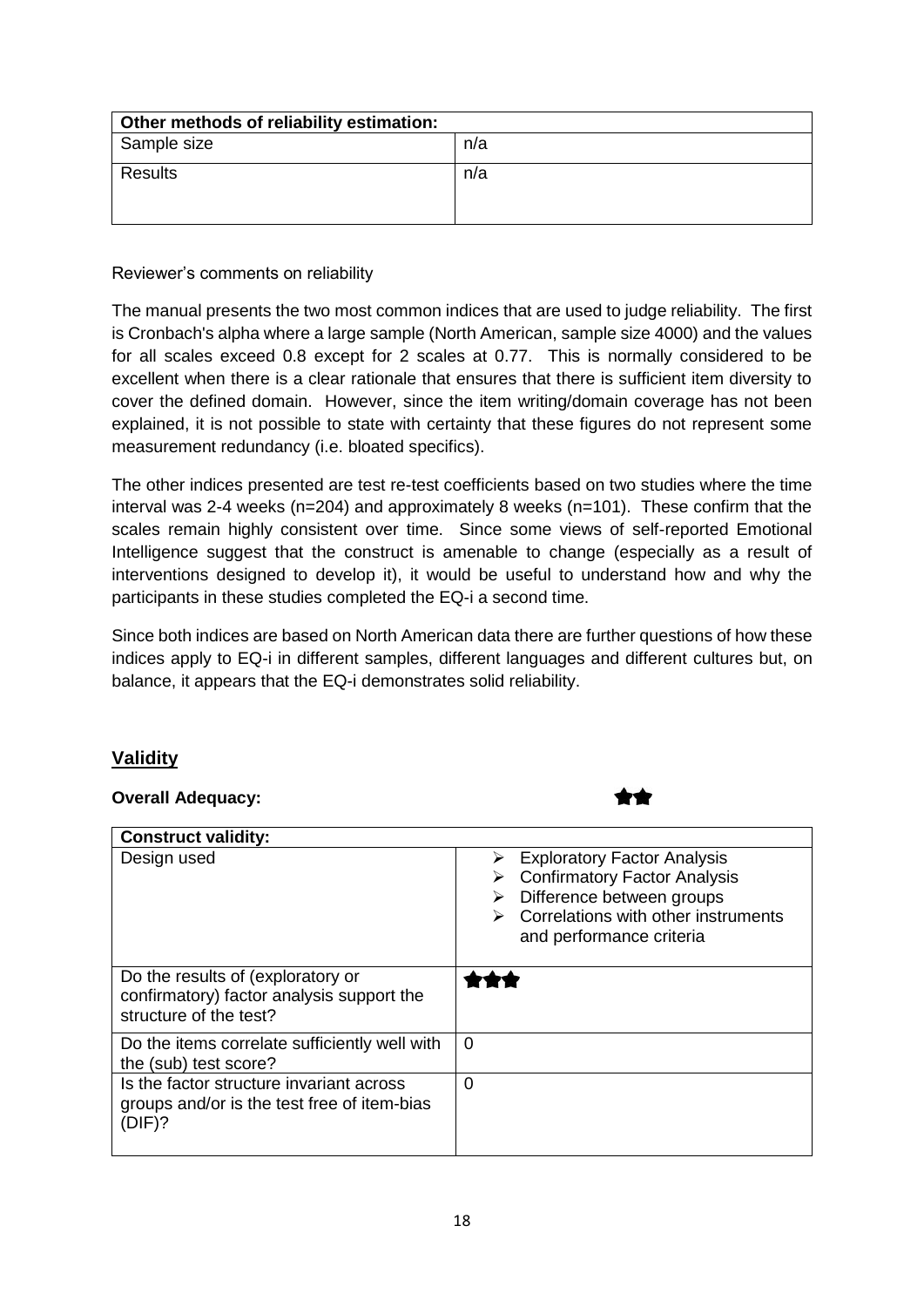| Are the differences in mean scores<br>between relevant groups as expected?                                                                                                                    |                |
|-----------------------------------------------------------------------------------------------------------------------------------------------------------------------------------------------|----------------|
| Median and range of the correlations<br>between the test and tests measuring<br>similar constructs                                                                                            |                |
| Do the correlations with other instruments<br>show good discriminant validity with<br>respect to constructs and the test is not<br>supposed to measure?                                       | 0              |
| If a Multi-Trait-Method design is used, do<br>the results support the construct validity of<br>the test (does it really measure what it is<br>supposed to measure and not something<br>else)? | $\overline{0}$ |
| Other, e.g. IRT-methodology, (quasi-)<br>experimental designs (describe):                                                                                                                     | 0              |
| Sample sizes                                                                                                                                                                                  | $\overline{0}$ |
| Quality of instruments as criteria or<br>markers                                                                                                                                              | ◆              |
| How are old are validity studies?                                                                                                                                                             | 0              |
| Construct validity - Overall adequacy                                                                                                                                                         |                |
| Criterion - related validity:                                                                                                                                                                 |                |
| Type of criterion study or studies (select as<br>many as applicable)                                                                                                                          | Concurrent     |
| Sample sizes                                                                                                                                                                                  |                |
| Quality of criterion measures                                                                                                                                                                 |                |
| Strength of the relation between test and<br>criteria                                                                                                                                         |                |
| Criterion - related validity - overall<br>adequacy                                                                                                                                            | ★★             |
| How old are the validity studies                                                                                                                                                              | 0              |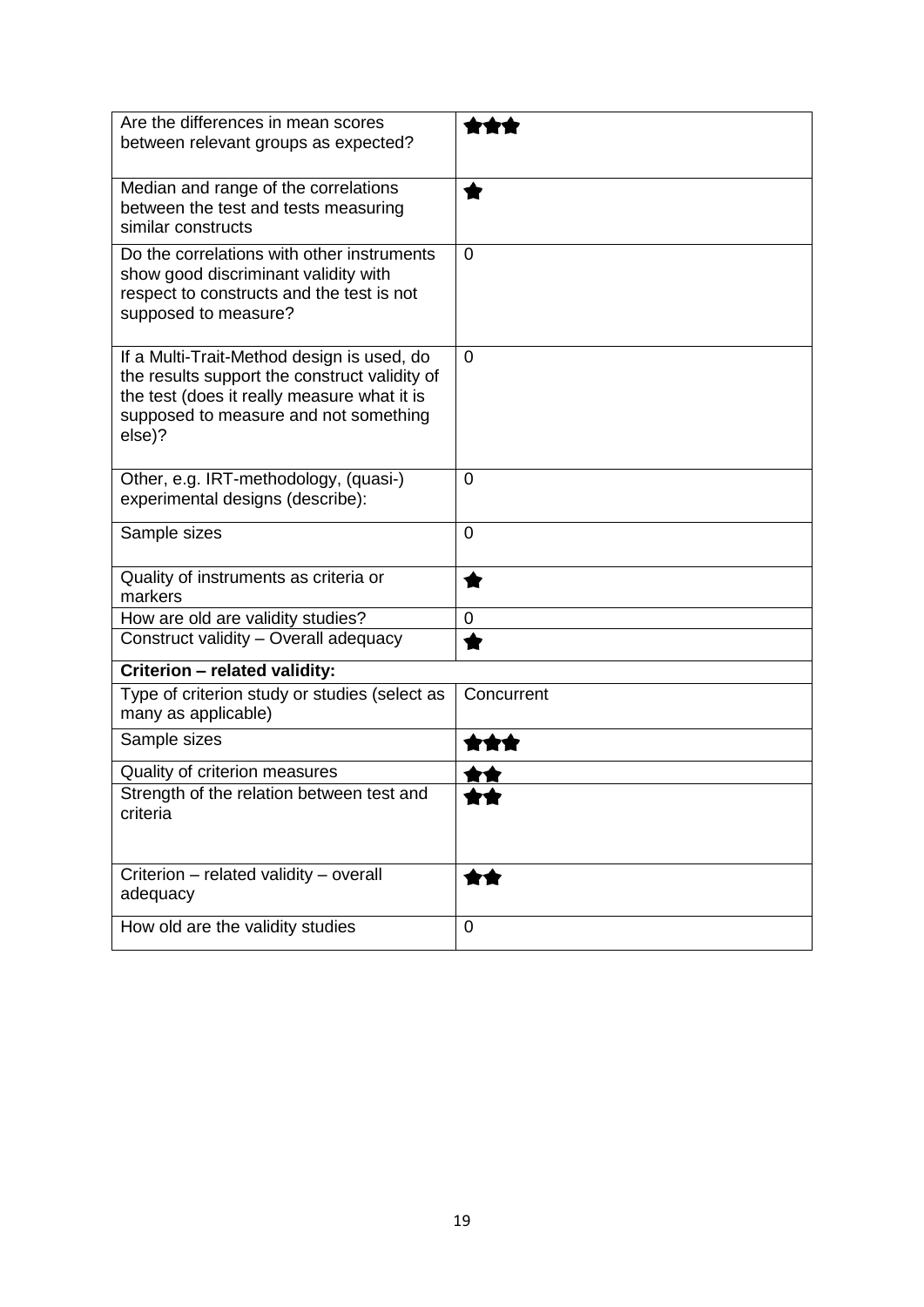## Reviewers' comments on validity

The validity studies for the EQ-i 2.0 seem to be relatively recent and cover various aspects of the test validity. The manual provides useful descriptions and data tables helping the user to make informed judgements about how to use the test. The number of studies and methods compares well with what is usually found in test manuals. However, given the breadth and depth of the construct Emotional Intelligence there is a need for more extensive studies. Some of the issues are as follows:

1. The Factor Analyses are thorough and technically competent but the authors conclusions could be challenged. Hence the authors claim that the CFA results provide a good model fit to the model (presumably the 5 major factors and the 15 underlying scales). However, the cut-off for the RMSEA fit index (below 0.10) may be a little high (see, for example, Hooper, Coughlan and Mullen, 2008; they propose 0.06 as a reliable cut-off for RMSEA). Also, the large positive manifold between all the scales raises questions about the rational model and the degree of differentiation implied by the model.

2. Correlations between the EQ-i 2.0 and other instruments deemed to measure the same constructs are not necessarily confirmatory. For example, correlations with MSCEIT are low. The authors suggest that this could be because EQ-i 2.0 is trait-based and MSCEIT is abilitybased. However, if a trait obtained for self-report does not correlate with actual competence of that trait its value should be questioned. Of course, MSCEIT may be a poor measure of EI competence, but the explanation provided is unsatisfactory. Similarly, the correlations with the SSI are broadly positive but not clearly differentiated.

3. The correlations with personality (NEO FFI) are in the same direction as found in other studies. How this helps is unclear since the purpose of EI is to identify elements that are beyond personality and more amenable to change and development. Furthermore, it does not address a difficult issue – that personality questionnaires usually claim that there is no right/wrong or good/bad in personality scales. However, there is an underlying value that it is good to be more emotionally intelligent and hence this value gets transmitted to the personality context where it would be deemed positive to be more extravert, open, conscientious, agreeable and less anxious.

4. The results from the criterion studies are a step in the right direction, but there is an over dependence on other self-report instruments (e.g. MLQ to identify transformational leadership styles) where there will be a conflation between the instruments by people who believe they are emotionally intelligent. The hypotheses are unclear or vague and general concepts of success such as job advancement and academic achievement are not clearly related to operational definitions.

5.Reporting low correlations (such as between WGCTA and EQ-i) does show that the constructs are dis-similar, but this can be applied to many things. Also, both EQ-i and WGCTA show positive correlations with academic achievement. Hence the low correlation between EQ-i and WGCTA could do with a little more explanation and hypotheses testing if it is to be presented as validity evidence.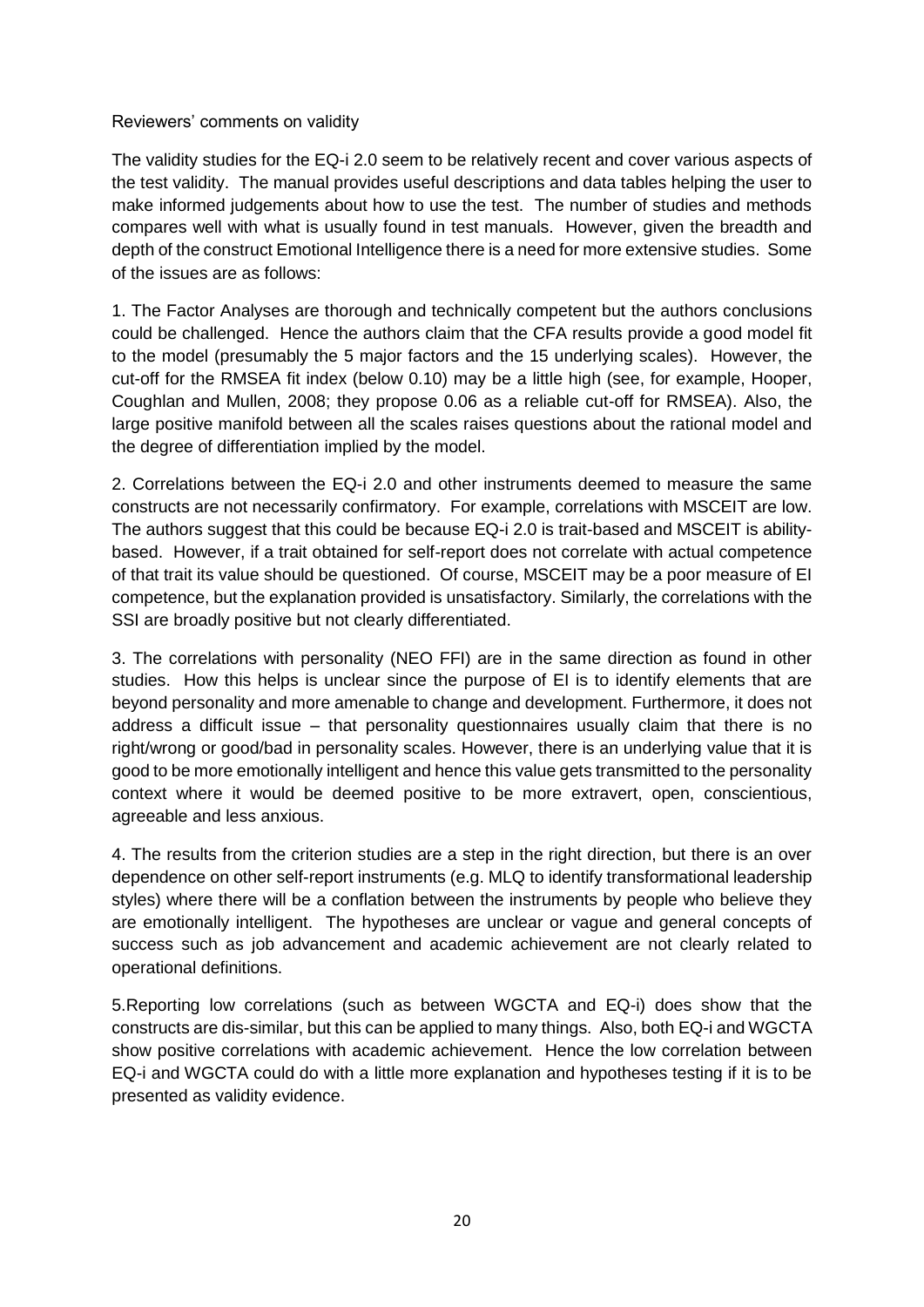# **Quality of computer generated reports**

## **Overall adequacy of computer-generated reports:**

# 含含含含

# **The Workplace Report**

| Scope or coverage                         |      |
|-------------------------------------------|------|
| Reliability                               | ★★★★ |
| Relevance or validity                     | ***  |
| Fairness, or freedom from systematic bias | 含含含含 |
| Acceptability                             | **** |
| Length                                    | 含食食食 |

## **The Leadership Report**

| Scope or coverage                         |      |
|-------------------------------------------|------|
| Reliability                               | ★★★★ |
| Relevance or validity                     | ***  |
| Fairness, or freedom from systematic bias | **** |
| Acceptability                             | **** |
| Length                                    | **** |

## **Group Report**

| Scope or coverage                         | rax  |
|-------------------------------------------|------|
| Reliability                               | 含含含含 |
| Relevance or validity                     | ★★★  |
| Fairness, or freedom from systematic bias | 含含含含 |
| Acceptability                             | **** |
| Length                                    | **** |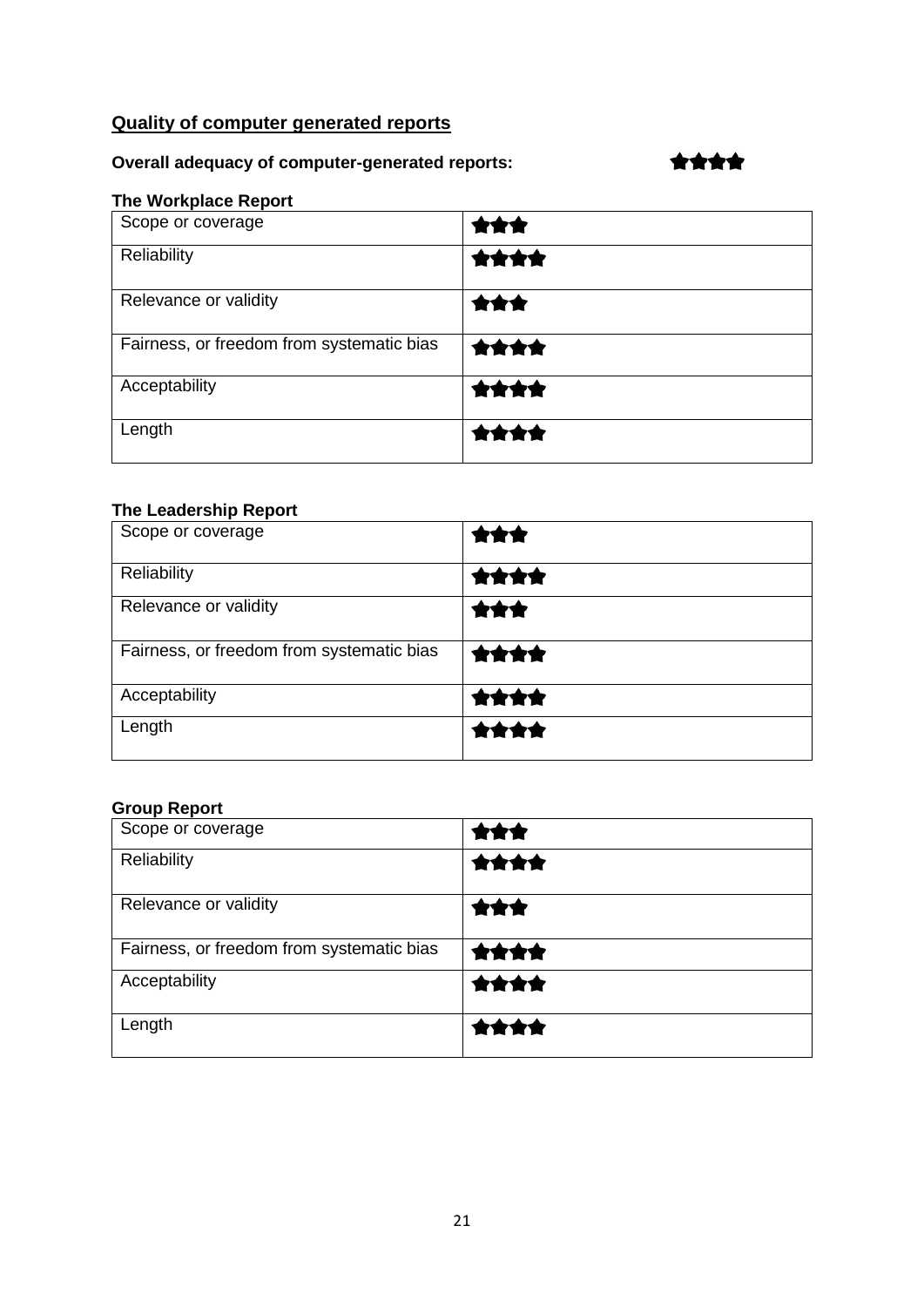#### **Reviewers' comments on computer generated reports:**

The computer-generated reports are well-organized and easy-to-use. The language is clear and precise. Whilst the whole report may be a little long for typical use, there is a facility to exclude or include various sections and such tailoring may prove very useful. There are good narrative explanations of the characteristics/behaviours being measured with a useful "Balancing your EI" section describing how some of the interactions between scales. The information is presented both in textual and graphical forms, which effectively complement one another.

Nevertheless, the reports are unlikely to stand alone and be decipherable by an untrained participant without input from a qualified person. The Coach reports give useful guidance for the discussion of the results with the client: the scales description, the verbal and graphic representation of the test results, questions for further discussion. The authors do provide training and recommend that a qualified person manages the interpretation especially for concepts that the lay person is unlikely to understand (such as the norm group and the rationale behind the model).

Developmental guidance is included in the reports, for example in the form of questions, worksheets and an action plan. The Leadership report ends with a summary of the characteristics and 'common trends' across generations. This runs the risk of appearing to stereotype and 'label' individuals and this may be over-interpretation and potentially unhelpful.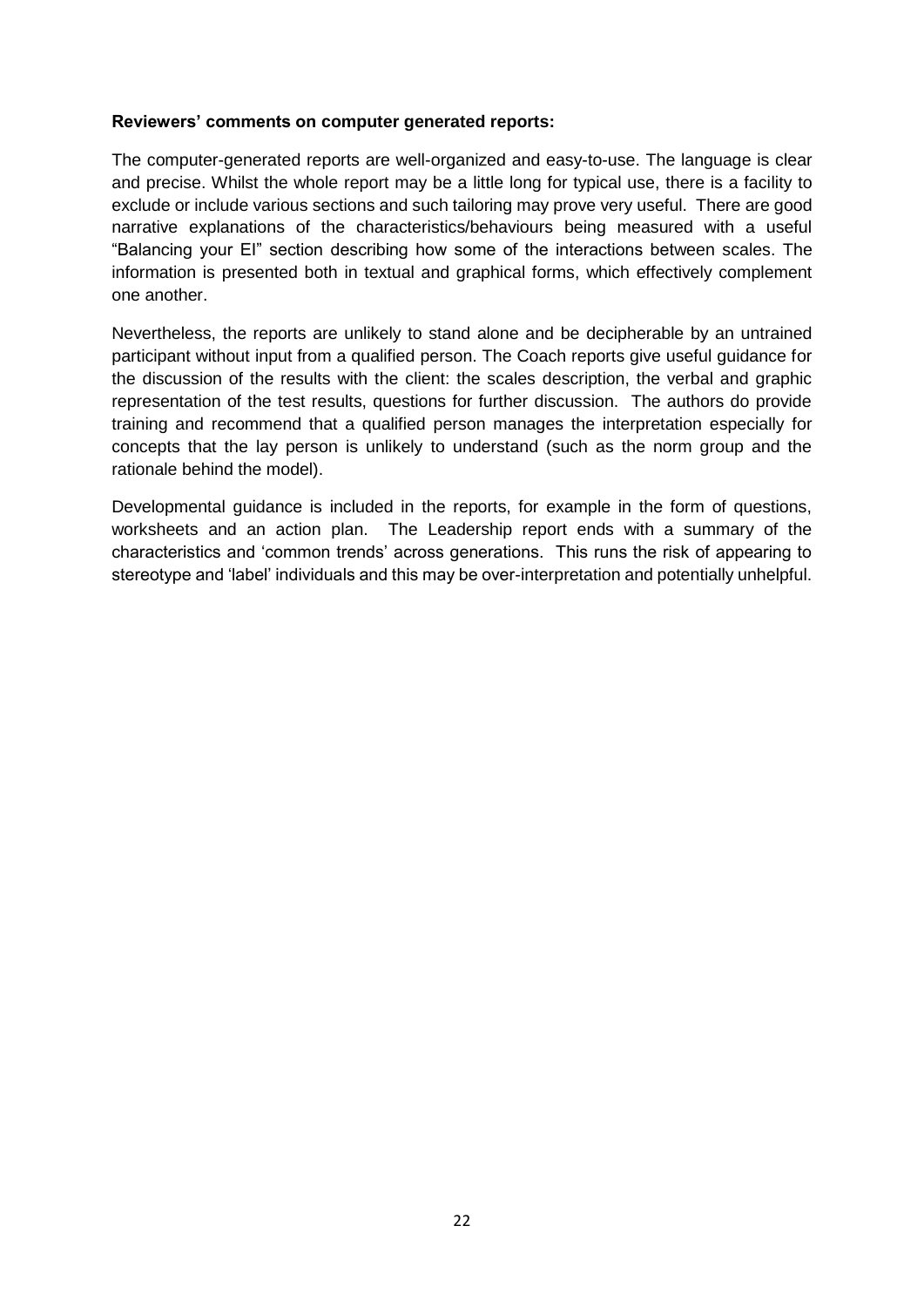## **Final Evaluation**

Evaluative report of the test:

The EQ-i 2.0 represents a significant body of work that attempts to measure the complex and sometimes ill-defined domain known as emotional intelligence. From its early development in 1998 it has been updated and improved. However, the emotional intelligence domain is so vast (covering personal, social and emotional development of the broad adult population) that no single instrument will cover all of the territory and the many facets will take a long time to validate. However, the EQ-i represents one of the more serious and impressive instruments in this area. It is one of the most comprehensive and it demonstrates levels of reliability that meet traditional psychometric expectations. The normative data available is growing and there is some evidence of its validity which is very promising. The Manual provides a good description of the test administration and feedback processes. Computerised user reports are well-structured, use clear and friendly language and combine textual feedback and colourful graphics.

The questions that need further attention are summarised below.

- 1. The definition of the emotional intelligence could be tightened
- 2. The structure may be rationally useful but may involve measurement redundancy
- 3. Clearer hypotheses would be useful for evaluating its validity

4. Better description of the norms beyond the North American sample for those using it in different languages or with different groups

## Conclusions:

EQ-i 2.0 is an interesting and useful instrument for those who embrace the concept of emotional intelligence. It appears suitable for the broad adult population – certainly in North America and it appears to be suitable in other countries and cultures although this does require further evidence. It is primarily a coaching and career guidance tool and its use in an evaluation or similar high stakes context should be approached with great caution. There is insufficient evidence to confirm its robustness against low self-awareness, self-delusion and impression management.

The reports provide users with well-structured information on the current level of their emotional intelligence – as they believe it to be – and helps them with recommendations for further development.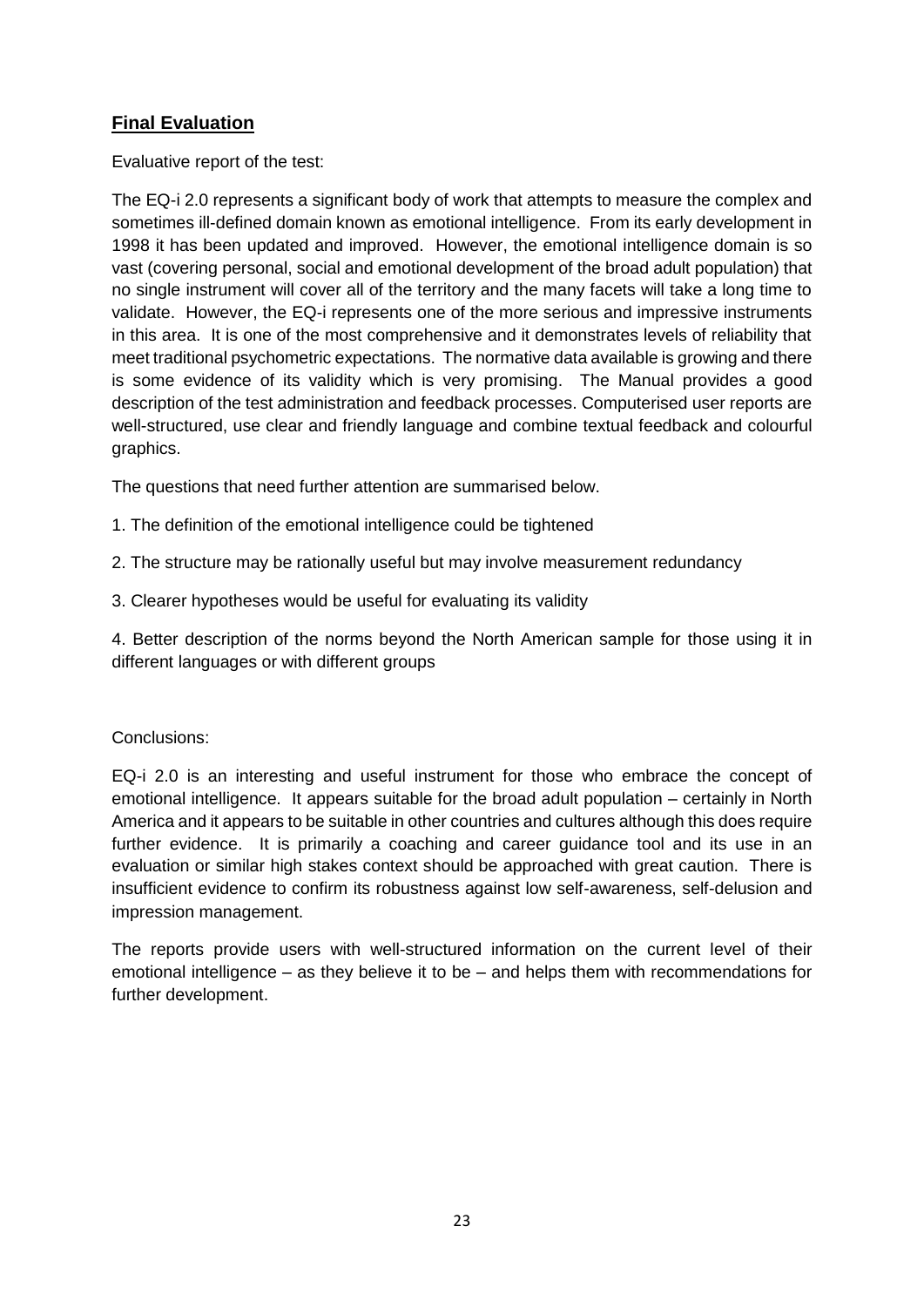Recommendations:

 $\triangleright$  Suitable for use in the area(s) of application defined by the distributor, by test users who meet the distributor's specific qualification requirements (at least EFPA User Qualification Level 2)

## Bibliography:

American Educational Research Association, American Psychological Association, and National Council on Measurement in Education. (1999). Standards for educational and psychological testing. Washington, DC: American Psychological Association.

Bartram, D. (1996). Test qualifications and test use in the UK: The competence approach. European Journal of Psychological Assessment, 12, 62–71.

Bartram, D. (2002a). EFPA Review Model for the description and evaluation of psychological instruments: Version 3.2. Evaluation Form. Brussels: EFPA Standing Committee on Tests and Testing (September, 2002).

Bartram, D. (2002b). EFPA Review Model for the description and evaluation of psychological instruments: Version 3.2. Notes for Reviewers. Brussels: EFPA Standing Committee on Tests and Testing (September, 2002).

Bartram, D., & Hambleton, R. K. (Eds.) (2006). Computer-based testing and the Internet. Chichester, UK: Wiley and Sons.

Bartram, D., Lindley, P. A., & Foster, J. M. (1990). A review of psychometric tests for assessment in vocational training. Sheffield, UK: The Training Agency.

Bartram, D., Lindley, P. A., & Foster, J. M. (1992). Review of psychometric tests for assessment in vocational training. BPS Books: Leicester.

Bechger, T., Hemker, B., & Maris, G. (2009). Over het gebruik van continue normering[On the use of continuous norming]. Arnhem, The Netherlands: Cito.

Bennett, R. E. (2006). Inexorable and inevitable: The continuing story of technology and assessment. In D. Bartram & R. K. Hambleton (Eds.), Computer-based testing and the Internet (pp. 201-217). Chichester, UK: Wiley and Sons.

Brennan, R. L. (Ed.) (2006). Educational measurement. Westport, CT: ACE/Praeger.

Cronbach, L. J. (1970). Essentials of psychological testing (3rd ed.). New York: Harper & Row.

Downing, S. M., & Haladyna, T. M. (Eds.) (2006). Handbook of test development. Hillsdale, NJ: Erlbaum.

Drasgow, F., Luecht, R. M., & Bennett, R. E. (2006). Technology and testing. In R. L. Brennan (Ed.), Educational measurement (pp. 471-515).Westport, CT: ACE/Praeger.

Drenth, P. J. D., &Sijtsma, K. (2006). Testtheorie. Inleiding in de theorie van de psychologische test enzijntoepassing-en(4e herzienedruk) [Test theory. Introduction in the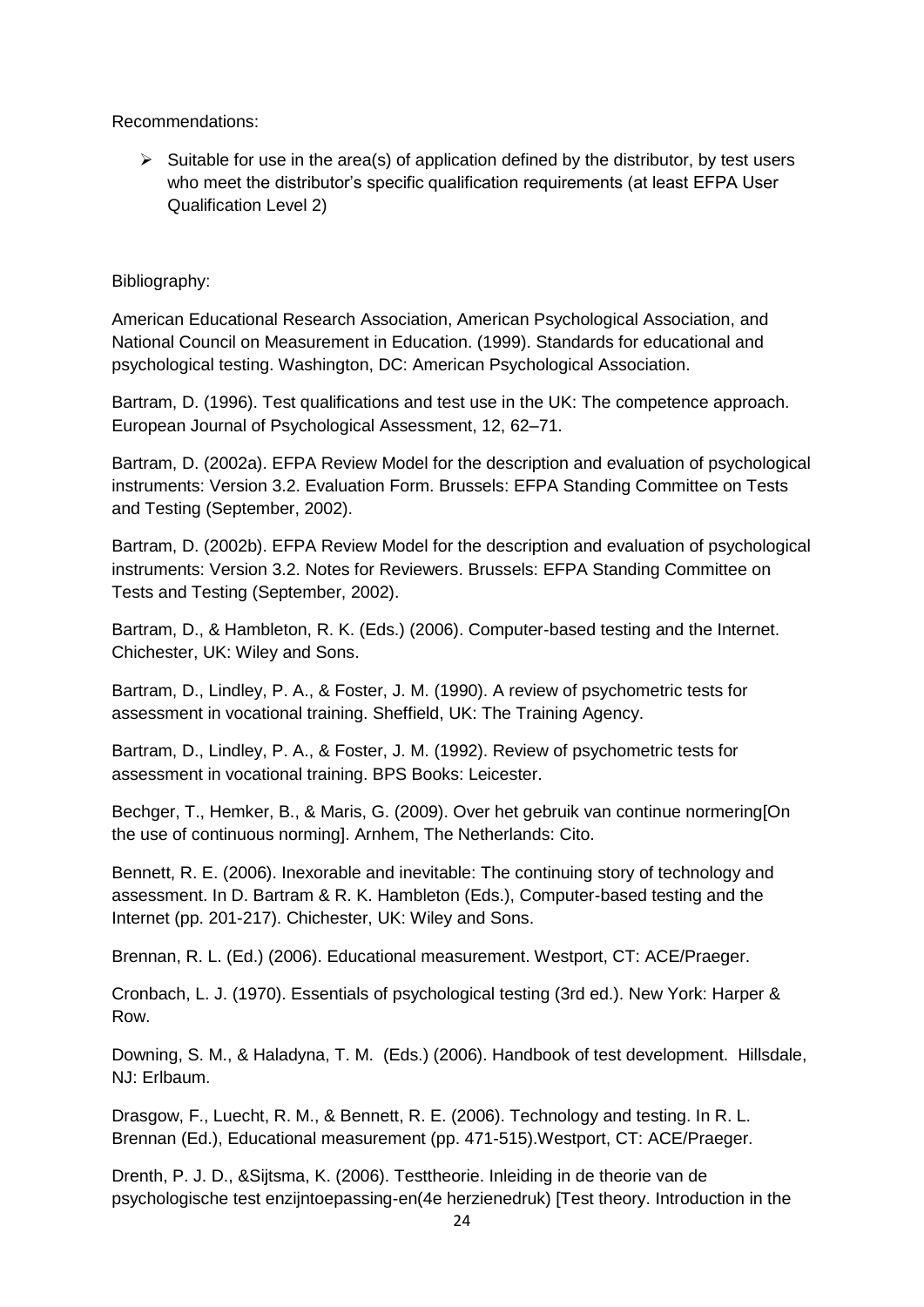theory and application of psychological tests (4th revised ed.)]. Houten, The Netherlands: Bohn Stafleu van Loghum.

Embretson, S. E. (Ed.) (2010). Measuring psychological constructs. Advances in modelbased approaches. Washington, D. C.: American Psychological Association.

Embretson, S. E., &Reise, S. P. (2000). Item response theory for psychologists.Mahwah, NJ: Erlbaum.

Evers, A. (2001a). Improving test quality in the Netherlands: Results of 18 years of test ratings. International Journal of Testing, 1, 137–153.

Evers, A. (2001b). The revised Dutch rating system for test quality. International Journal of Testing, 1, 155–182.

Evers, A., Braak, M., Frima, R., & van Vliet-Mulder, J. C. (2009-2012). Documentatie van Tests enTestresearch in Nederland [Documentation of Tests and Testresearch in The Netherlands]. Amsterdam: Boom test uitgevers.

Evers, A., Lucassen, W., Meijer, R., &Sijtsma, K. (2010). COTAN Beoordelingssysteemvoor de Kwaliteit van Tests (ge-heelherzieneversie; gewijzigdeherdruk) [COTAN Rating system for test quality (completely revised edition; re-vised reprint)]. Amsterdam: NIP.

Evers, A., Muñiz, J., Bartram, D., Boben, D., Egeland, J., Fernández-Hermida, J. R., et al. (2012). Testing practices in the 21st Century: Developments and European psychologists' opinions. European Psychologist, in press.

Evers, A., Sijtsma, K., Lucassen, W., & Meijer, R. R. (2010). The Dutch review process for evaluating the quality of psychological tests: History, procedure and results. International Journal of Testing, 10, 295-317.

Haladyna, T. M., Downing, S. M., & Rodriguez, M. C. (2002). A review of multiple-choice item-writing guidelines for classroom assessment. Applied Measurement in Education, 15, 309-334.

Hambleton, R. K., Jaeger, R. M., Plake, B. S., & Mills, C. (2000). Setting performance standards on complex educational assessments. Applied Psychological Measurement, 24, 355–366.

Hambleton, R. K., Merenda, P. F., &Spielberger, C. D. (Eds.) (2005). Adapting educational and psychological tests for cross-cultural assessment. Mahwah, NJ: Erlbaum.

Hemphill, J. F. (2003). Interpreting the magnitudes of correlation coefficients. American Psychologist, 58, 78-80.

International Test Commission. (2005). International Guidelines on Computer-Based and Internet Delivered Testing. Bruxelles, Belgium: Author.

Kersting, M. (2008). DIN Screen, Version 2. LeitfadenzurKontrolle und Optimierung der Qualität von Verfahren und derenEinsatzbeiberuflichenEignungsbeurteilungen [DIN Screen, Version 2. Guide line for monitoring and opti-mizing the quality of instruments and their application in proficiency assessment procedures.]. In M. Kersting. Qualitätssicherung in der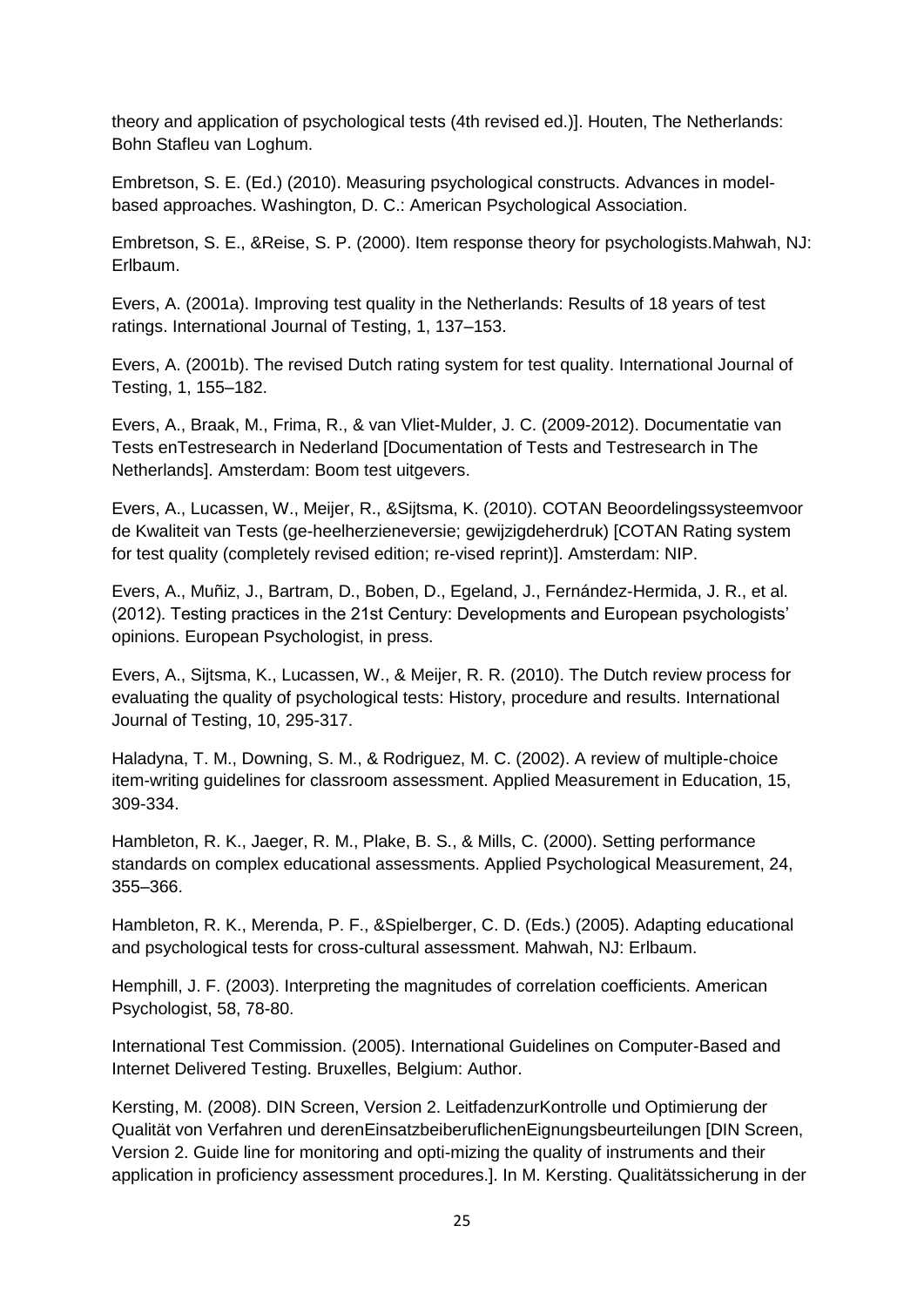Diagnostik und Personalauswahl - der DIN Ansatz (S. 141-210) [Guaranteeing quality in diagnostics and personnel selection (p. 141-210)]. Göttingen: Hogrefe.

Lindley, P. A. (2009). Reviewing translated and adapted tests: Notes and checklist for reviewers:5 May 2009. Leicester, UK: British Psychological Society. Retrieved from http://www.efpa. eu/professional-development/tests-and-testing.

Lindley, P.A. (2009, July). Using EFPA Criteria as a common standard to review tests and instruments in different countries. In D.Bartram (Chair), National approaches to test quality assurance. Symposium conducted at The 11th European Congress of Psychology, Oslo, Norway.

Lindley, P., Bartram, D., & Kennedy, N. (2004). EFPA Review Model for the description and evaluation of psychological tests: test review form and notes for reviewers: Version 3.3. Leicester, UK: British Psychological Society (November, 2004).

Lindley, P., Bartram, D., & Kennedy, N. (2005). EFPA Review Model for the description and evaluation of psychological tests: test review form and notes for reviewers: Version 3.41. Brussels: EFPA Standing Committee on Tests and Testing (August, 2005).

Lindley, P., Bartram, D., & Kennedy, N. (2008). EFPA Review Model for the description and evaluation of psychological tests: test review form and notes for reviewers: Version 3.42. Brussels: EFPA Standing Committee on Tests and Testing (September, 2008).

Lindley, P. A. (Senior Editor), Cooper, J., Robertson, I., Smith, M., & Waters, S. (Consulting Editors). (2001). Review of personality assessment instruments (Level B) for use in occupational settings. 2nd Edition. Leicester, UK: BPS Books.

Meyer, G. J., Finn, S. E., Eyde, L. D., Kay, G. G., Moreland, K. L., Dies, R. R., et al. (2001). Psychological testing and psychological assessment: A review of evidence and issues. American Psychologist, 56, 128-165.

Mokken, R. J. (1971). A theory and procedure of scale analysis. The Hague: Mouton.

Moosbrugger, H., Kelava, A., Hagemeister, C., Kersting, M., Lang, F., Reimann, G., et al. (2009, July).The German Test Review System (TBS-TK) and first experiences. In D. Bartram (Chair), National approaches to test quality assurance. Symposium conducted at The 11th European Congress of Psychology, Oslo, Norway.

Moreno, R., Martínez, R. J., &Muñiz, J. (2006). New guidelines for developing multiplechoice ítems. Methodology, 2, 65-72.

Muñiz, J., & Bartram, D. (2007). Improving international tests and testing. European Psychologist, 12, 206-219.

Nielsen, S. L. (2009, July). Test certification through DNV in Norway. In D. Bartram (Chair), National approaches to test quality assurance. Symposium conducted at The 11th European Congress of Psychology, Oslo, Norway.

Nunnally, J. C., & Bernstein, I. H. (1994). Psychometric theory (3rded.). New York: McGraw-Hill.